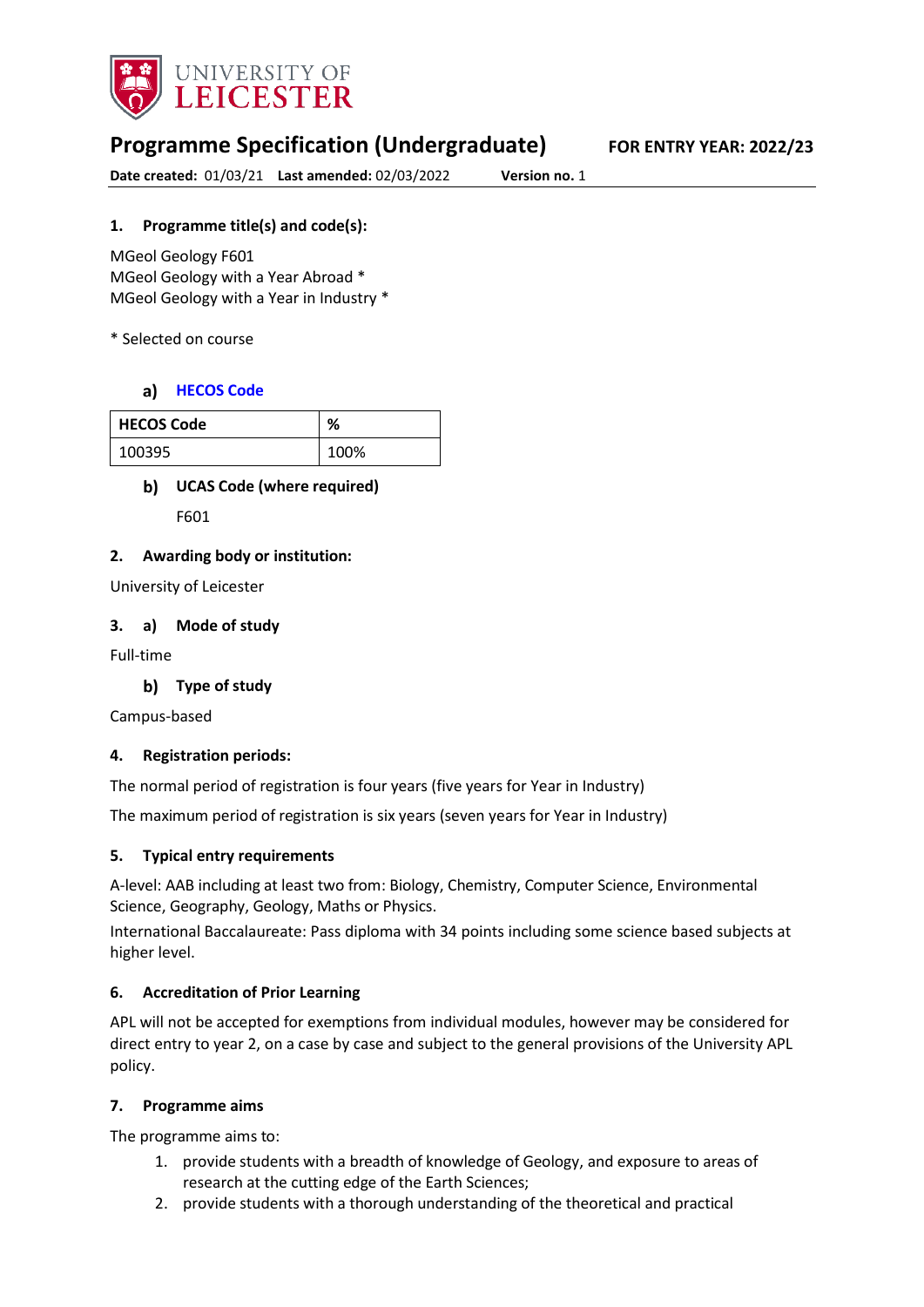applications of Geology in the study of the Earth, and environmental and societal issues;

- 3. equip students with transferable and subject-specific skills necessary for a career in the Earth Sciences, other science based industries, education, and for training at management levels in other professions;
- 4. promote the development of ICT and written, oral and presentation skills appropriate for a science graduate at the MGeol level;
- 5. stimulate students to develop a wide range of independent and team skills;
- 6. ensure that students benefit from an extensive programme of work in the field, developing fundamental geological knowledge through observation and critical analysis as well as developing personal and character skills;
- 7. provide students, via the curriculum and research expertise of staff, with a first training in research and research techniques appropriate for further postgraduate study or a research position in industry;
- 8. provide students with the environment in which to develop their interest in Geology;
- 9. enthuse and motivate all students to achieve their full potential in their degree course.
- 10. provide breadth and depth, via advanced M-level modules, in the subject area of Geology.
- 11. provide students with a training in, and appreciation of, research methods in Geology.

#### Additional aims and objectives for Year Abroad degree

The Year Abroad will provide students with the opportunity to spend their third year of academic study at the University of Arizona, USA or the University of Canterbury, New Zealand.

For the Year in Industry variant only, these additional programme aims apply:

- Prepare students for career and training opportunities which relates to their degree in both the private and public sectors, and voluntary organisations.
- Construct effective applications for placement opportunities
- Provide students the opportunity to recognise suitable plans for transitioning into the workplace

### **8. Reference points used to inform the programme specification**

### **Degree programmes broadly concerned with earth sciences**

2.4 It is anticipated that all graduates have appropriate knowledge of the main aspects of the Earth sciences, as listed:

- A holistic view of the present and past interactions between components of the Earth system, including the effects of extra-terrestrial influences on these interactions.
- The cycling of matter and the flows of energy into, between and within the solid Earth, the Earth's surface, the hydrosphere, the atmosphere and the biosphere.
- The study of the biological, chemical and physical processes that underpin our understanding of the structure, materials and processes relevant to the Earth and planetary bodies.
- The central paradigms in the Earth sciences: uniformitarianism (the present is the key to the past); the extent of geological time; evolution (the history of life on Earth); and plate tectonics
- Geological time, including the principles of stratigraphy, the stratigraphic column, the methods of geochronology, the rates of Earth processes, major events in Earth history, the evolution of life as revealed by the fossil record, the Quaternary and Anthropocene.
- Collection and analysis of Earth science data in the field, and the appropriate presentation, manipulation and extrapolation of these sometimes incomplete data in both two and threedimensions, including the generation of geological maps and cross sections.
- The study of structures, materials and processes that includes an appreciation of temporal and spatial variations at appropriate scales.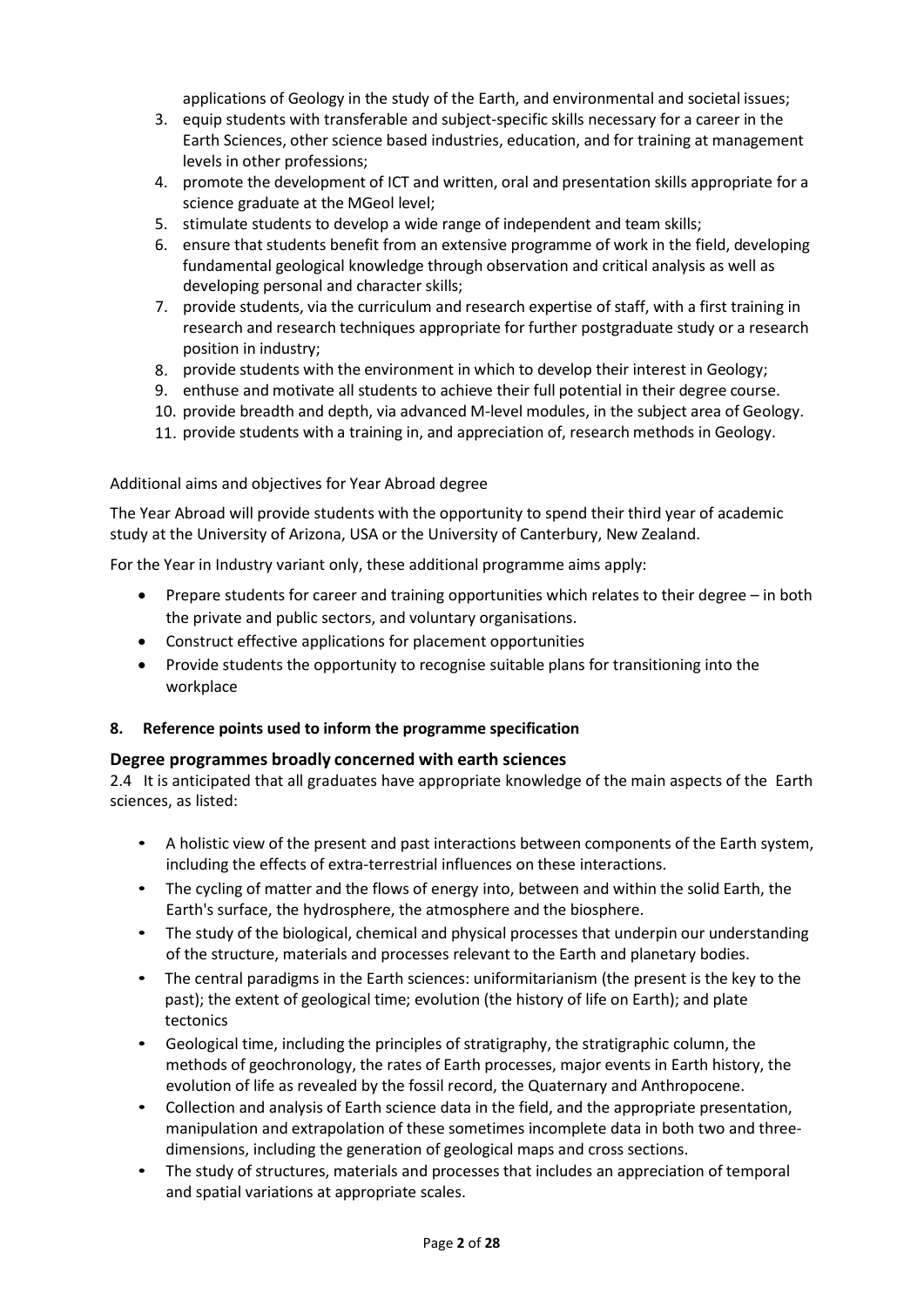- The study of the structure, the composition and the materials of the solid Earth (core, mantle, crust, asthenosphere, lithosphere and so on), the hydrosphere, the atmosphere, the cryosphere and the biosphere, and the processes operating within and between them.
- An understanding of other planetary bodies.
- Earth science terminology, nomenclature and classification of rocks, minerals, fossils, and geological structures.
- The identification of rocks, minerals, fossils, and geological structures.
- Surveying and measurement both in the field and laboratory, and using quantitative and instrumental techniques.
- An awareness that the understanding and knowledge gained from the subject and its application has to be considered within a wider socio-economic and environmental context.
- 2.5 Typical programme elements might include: engineering geology; geochemistry; geological mapping; geomorphology; geophysics; geographic information systems and remote sensing applications; hydrogeology; igneous and metamorphic petrology, local and global tectonics; mineralogy; mineral deposits; natural hazards;; palaeobiology; palaeoclimatology; palaeontology; petroleum geology; petrology; sedimentology; stratigraphy; and structural geology.
- 2.6 Applications of the subject areas might include the exploration, development and remediation/storage of Earth resources (eg hydrocarbons, minerals, water, carbon dioxide sequestration, aggregates & radioactive waste), using past climates to understand climate change and the impact on the environment and society, civil engineering projects (e.g. land restoration, site investigations and waste disposal and understanding geohazards (e.g. flooding, earthquakes, volcanic eruptions and landslides).

In addition, the Programme Specifications were informed by:

- QAA Benchmarking Statement
- Framework for Higher Education Qualifications (FHEQ)
- UK Quality Code for Higher Education
- University Learnin[g Strategy](https://www2.le.ac.uk/offices/sas2/quality/learnteach)
- [University Assessment Strategy](https://www2.le.ac.uk/offices/sas2/quality/learnteach)
- University of Leicester Periodic Developmental Review Report
- External Examiners' reports (annual)
- United Nations Education for Sustainable Development Goals
- Student Destinations Data

#### **9. Programme Outcomes**

Unless otherwise stated, programme outcomes apply to all awards specified in 1. Programme title(s).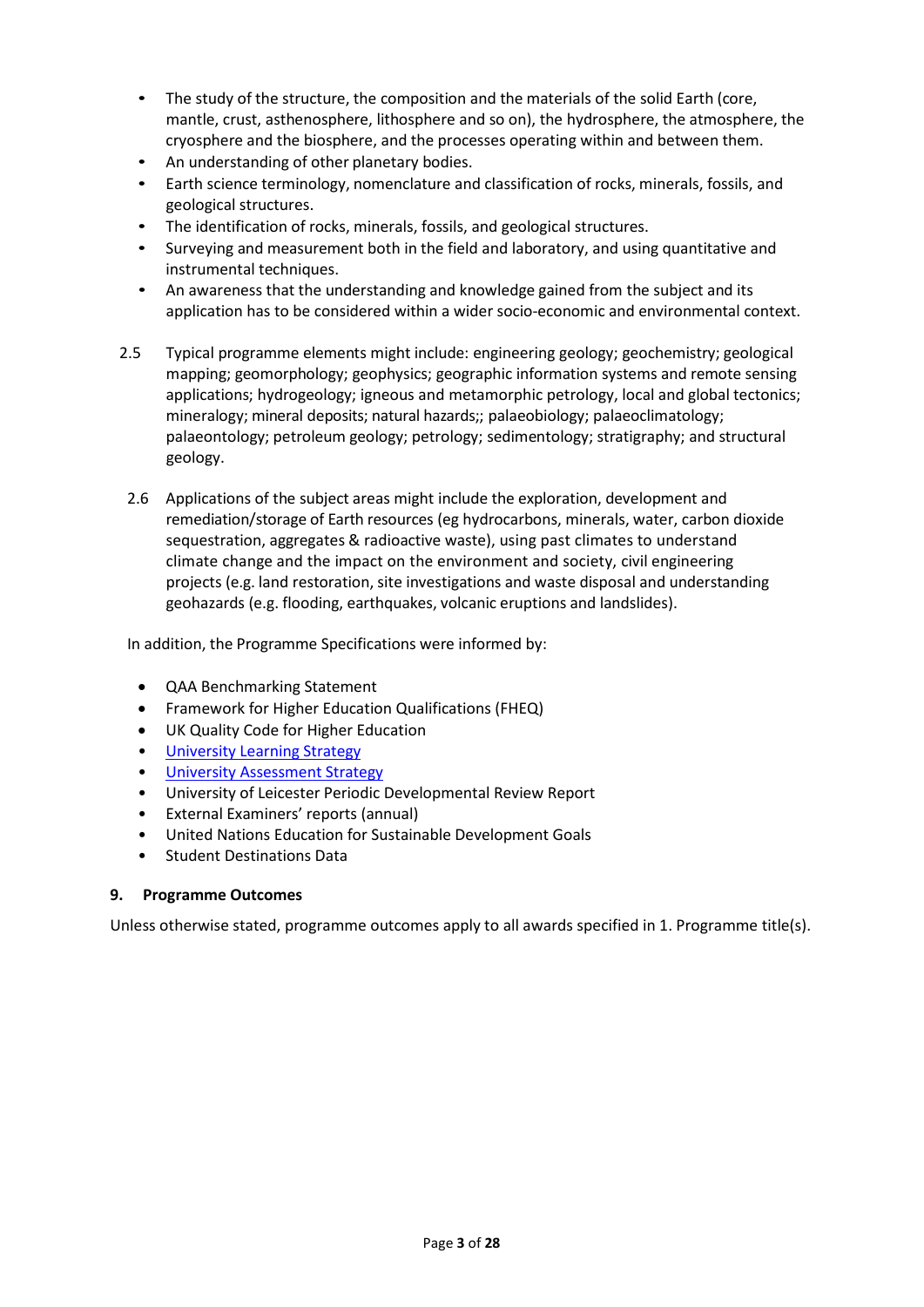# **Discipline specific knowledge and competencies**

| i)<br>Mastery of an appropriate body of knowledge |
|---------------------------------------------------|
|---------------------------------------------------|

| <b>Intended Learning</b><br><b>Outcomes</b>                                                                                                                                                                                                                                                                                          | <b>Teaching and Learning Methods</b>                                                                                                                                                 | <b>How Demonstrated?</b>                                                                                                                                                                                                                                                       |
|--------------------------------------------------------------------------------------------------------------------------------------------------------------------------------------------------------------------------------------------------------------------------------------------------------------------------------------|--------------------------------------------------------------------------------------------------------------------------------------------------------------------------------------|--------------------------------------------------------------------------------------------------------------------------------------------------------------------------------------------------------------------------------------------------------------------------------|
| Discuss and explain the<br>general principles and<br>techniques of Geology,<br>including the structure,<br>composition and evolution of<br>the Earth and its<br>interrelationships with the<br>hydrosphere, cryosphere,<br>biosphere, and atmosphere<br>and the perturbations of<br>these systems by<br>extraterrestrial influences. | Lectures; Tutorials; Practical<br>classes; Seminars; Field Courses;<br>Demonstrations; Example sheets;<br>Resource-based learning;<br>Directed reading; Problem-<br>solving classes. | Written and practical<br>examinations, including short-<br>answer and essay examinations;<br>Problem-based examinations;<br>Coursework; Module tests;<br>Essays; Assessment of field<br>reports and maps; Poster<br>presentations; Field notebooks;<br>Problem-based exercises |

# ii) Understanding and application of key concepts and techniques

| <b>Intended Learning</b><br><b>Outcomes</b>                                                                                                                                                         | <b>Teaching and Learning Methods</b>                                                                                                                                                 | <b>How Demonstrated?</b>                                                                                                                     |
|-----------------------------------------------------------------------------------------------------------------------------------------------------------------------------------------------------|--------------------------------------------------------------------------------------------------------------------------------------------------------------------------------------|----------------------------------------------------------------------------------------------------------------------------------------------|
| Describe, identify and<br>interpret a range of<br>geological materials in the<br>laboratory and field; select<br>appropriate techniques to<br>enable this; and explain<br>geological relationships. | Lectures; Tutorials; Practical<br>classes; Field Courses;<br>Demonstrations; Example sheets;<br>Resource-based learning;<br>Directed reading.                                        | Written and practical<br>examinations, including short-<br>answer and essay examinations;<br>Problem-based examinations;<br>Field notebooks. |
| Examine, record and<br>interpret the geology (senso<br>lato) of a region via a range<br>of field-based techniques.                                                                                  | Lectures; Tutorials; Practical<br>classes; Field Courses;<br>Demonstrations; Independent<br>field work.                                                                              | Practical examination; Report and<br>field notebook and map<br>assessment                                                                    |
| Explain geological time, rates<br>and fluxes, and the<br>techniques required to<br>determine them.                                                                                                  | Lectures, Tutorials, Practical<br>classes; Seminars; Field Courses;<br>Demonstrations; Example sheets;<br>Resource-based learning;<br>Directed reading; Problem-<br>solving classes. | Written and practical<br>examinations, including short-<br>answer and essay examinations;<br>Problem-based examinations.                     |
| Select geological knowledge<br>and data for modeling<br>purposes (for example, for<br>evaluation of scientific<br>hypotheses, for hazard<br>mitigation, or for resource<br>estimation).             | Lectures; Tutorials; Practical<br>classes; Field Courses;<br>Demonstrations.                                                                                                         | Written and practical<br>examinations, including short-<br>answer and essay examinations;<br>Problem-based examinations;<br>field notebooks. |
| Describe the importance of<br>geological materials<br>resources, their exploitation<br>and associated<br>environmental impact.                                                                      | Lectures, practical classes,<br>tutorials, field courses                                                                                                                             | Exam and group work.                                                                                                                         |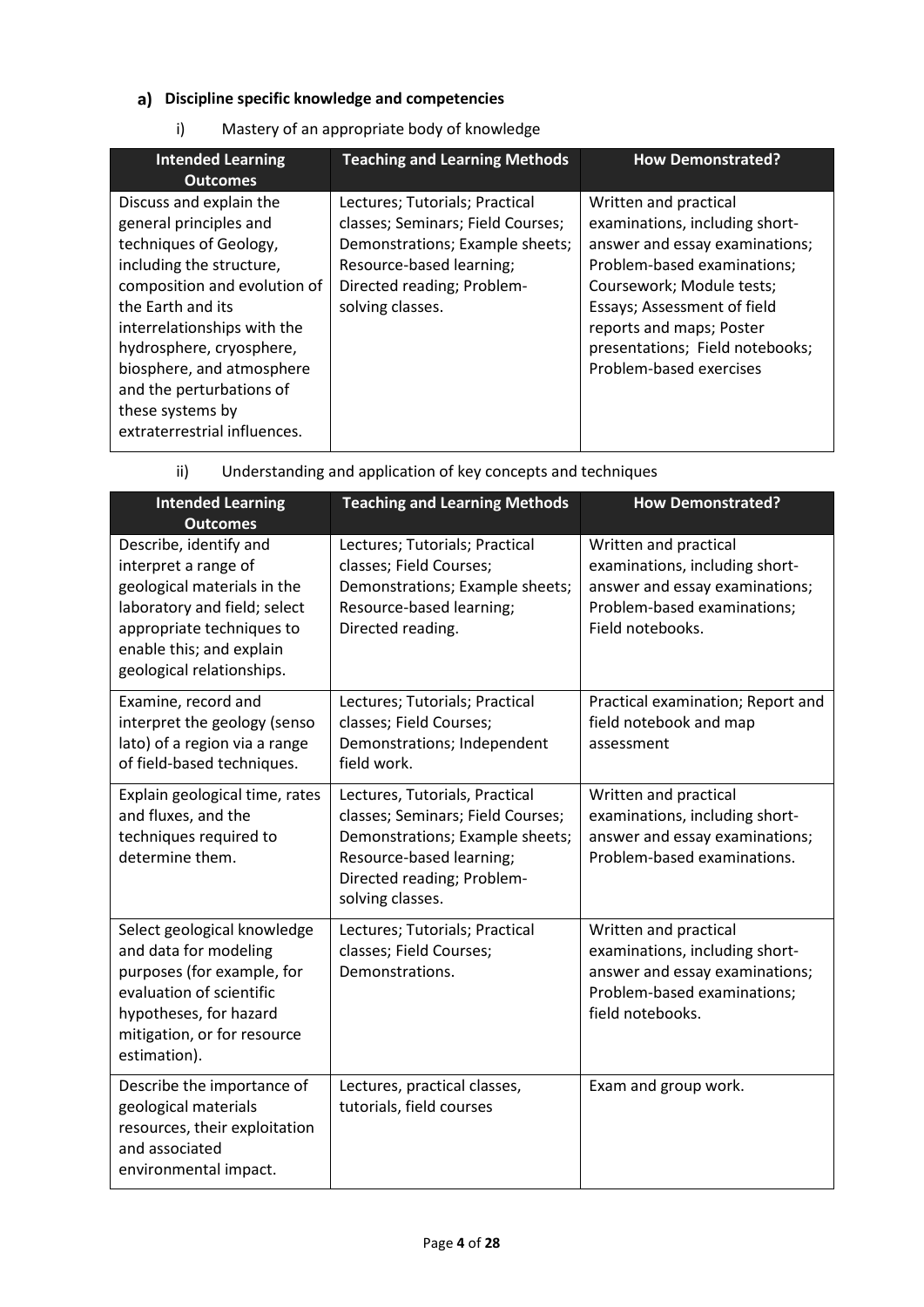| <b>Intended Learning</b><br><b>Outcomes</b>                                      | <b>Teaching and Learning Methods</b>                                               | <b>How Demonstrated?</b>                                                                  |
|----------------------------------------------------------------------------------|------------------------------------------------------------------------------------|-------------------------------------------------------------------------------------------|
| Demonstrate and apply<br>knowledge of safety<br>procedures in the field.         | Field-based practical classes and<br>demonstrations.                               | Demonstration and role play.<br>MGeol research project diary and<br>report.               |
| Demonstrate and apply<br>knowledge of safety<br>procedures in the laboratory.    | Supervised classes and training<br>with appropriate staff and<br>supervisors.      | MGeol research project diary and<br>report.                                               |
| Demonstrate a knowledge of<br>a number of research<br>techniques and procedures. | Supervised laboratory classes,<br>discussion sessions with project<br>supervisors. | MGeol Research project poster,<br>report, project diary, associated<br>oral presentation. |

## iii) Critical analysis of key issues

| <b>Intended Learning</b><br><b>Outcomes</b>                                                                                                                                                                                | <b>Teaching and Learning Methods</b>                                                                                                          | <b>How Demonstrated?</b>                                                                                                                                                                                                                      |
|----------------------------------------------------------------------------------------------------------------------------------------------------------------------------------------------------------------------------|-----------------------------------------------------------------------------------------------------------------------------------------------|-----------------------------------------------------------------------------------------------------------------------------------------------------------------------------------------------------------------------------------------------|
| Identify theories paradigms,<br>concepts and principles;<br>apply scientific principles to<br>evaluate current geological<br>paradigms; and evaluate<br>environmental and societal<br>aspects of the Earth's<br>resources. | Lectures; Tutorials; Practical<br>classes; Field Courses;<br>Demonstrations; Example sheets;<br>Resource-based learning;<br>Directed reading. | Written and practical<br>examinations, including short-<br>answer and essay examinations;<br>MGeol research project report<br>and project diary; Problem based<br>examinations; Coursework;<br>Module tests; Essays; Tutorial<br>discussions. |

## iv) Clear and concise presentation of material

| <b>Intended Learning</b><br>Outcomes                                                                                                                              | <b>Teaching and Learning Methods</b>                   | <b>How Demonstrated?</b>                                                                                                                                                                                         |
|-------------------------------------------------------------------------------------------------------------------------------------------------------------------|--------------------------------------------------------|------------------------------------------------------------------------------------------------------------------------------------------------------------------------------------------------------------------|
| Synthesise and interpret<br>results, in order to<br>effectively communicate (via<br>written, oral, graphical<br>means) data and ideas to a<br>range of audiences. | Tutorials; Group seminars;<br><b>Practical classes</b> | Essays, essay-based<br>examinations; independent<br>projects; MGeol research project<br>report, poster and project diary;<br>contributions to tutorial<br>discussions; poster displays;<br>reports; group talks. |

## v) Critical appraisal of evidence with appropriate insight

| <b>Intended Learning</b><br><b>Outcomes</b> | <b>Teaching and Learning Methods</b> | <b>How Demonstrated?</b>          |
|---------------------------------------------|--------------------------------------|-----------------------------------|
| Debate geological ideas.                    | Lectures; Tutorials; Practical       | Essays; essay- and practical      |
| Construct and test scientific               | classes; Seminars; Field Courses;    | examinations; reports;            |
| hypotheses and analyse                      | Demonstrations; Directed             | presentations; MGeol research     |
| using geological data.                      | reading; Problem-solving classes     | project report and project diary. |

### vi) Other discipline specific competencies

| <b>Intended Learning</b><br><b>Outcomes</b>                                                                     | <b>Teaching and Learning Methods</b>                    | <b>How Demonstrated?</b>                                                  |
|-----------------------------------------------------------------------------------------------------------------|---------------------------------------------------------|---------------------------------------------------------------------------|
| Conduct a range of field-<br>based studies (e.g. geological<br>mapping and recording of<br>field observations). | Field courses, practical classes<br>and demonstrations. | Report, field notebook, and<br>geological map. Practical<br>examinations. |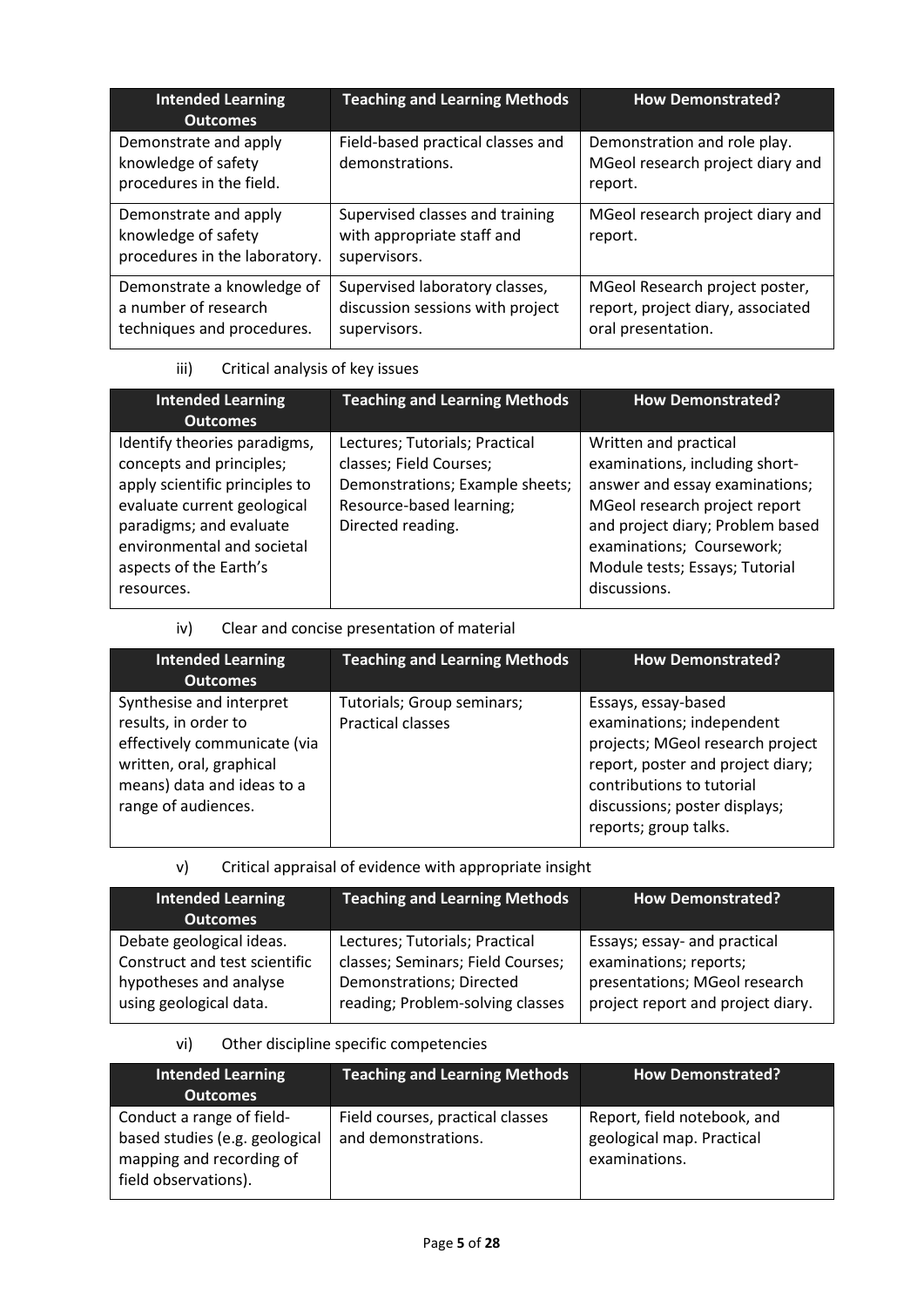| <b>Intended Learning</b><br><b>Outcomes</b>                                              | <b>Teaching and Learning Methods</b>           | <b>How Demonstrated?</b>                                                    |
|------------------------------------------------------------------------------------------|------------------------------------------------|-----------------------------------------------------------------------------|
| Develop responsibility for<br>the immediate working<br>environment.                      | Field-based classes and projects.              | Staff-monitoring of hazard<br>assessment forms. Assessment of<br>fieldwork. |
| Describe risks for hazard<br>assessment for field-based<br>work. Identify safe practice. | Field-based classes and projects.              | Staff-monitoring of hazard<br>assessment forms. Assessment of<br>fieldwork. |
| Explain the geological<br>structure and history of an<br>area.                           | Field classes, lectures, practical<br>classes. | Independent field project report.                                           |

# **b)** Transferable skills

i) Oral communication

| <b>Intended Learning</b><br><b>Outcomes</b>                                                                                       | <b>Teaching and Learning Methods</b>                                      | <b>How Demonstrated?</b>                                                                                                 |
|-----------------------------------------------------------------------------------------------------------------------------------|---------------------------------------------------------------------------|--------------------------------------------------------------------------------------------------------------------------|
| Present geological data and<br>theories using appropriate<br>methods.                                                             | Tutorials; Group seminars /<br>discussions; field-based<br>presentations. | Oral presentations in tutorials<br>and classes; MGeol research<br>project oral presentation; MGeol<br>poster discussions |
| Discuss and review<br>geological topics in tutorial<br>and other group discussions,<br>and respond effectively to<br>questioning. | Tutorials; Group<br>seminars/discussions; field-based<br>presentations.   | Oral presentations in tutorials<br>and classes                                                                           |
| Effectively lead and direct<br>discussion of controversial<br>subject-specific topics.                                            | Discussion groups within module                                           | Oral presentation in classes and<br>assessment of debating skills and<br>contributions.                                  |

# ii) Written communication

| <b>Intended Learning</b><br><b>Outcomes</b>                                                                                                | <b>Teaching and Learning Methods</b>                                         | <b>How Demonstrated?</b>                                             |
|--------------------------------------------------------------------------------------------------------------------------------------------|------------------------------------------------------------------------------|----------------------------------------------------------------------|
| Communicate effectively and<br>appropriately in a variety of<br>written formats including<br>essays, reports, projects, CVs<br>and posters | Tutorials, demonstrations and<br>guidance notes                              | Assessed essays, reports, poster<br>displays, and examinations       |
| Draw and describe geological<br>features, specimens and thin<br>sections.                                                                  | Practical classes, demonstrations,<br>fieldwork, independent project<br>work | Field notebooks; assessed<br>practical folders; assessed<br>reports. |

# iii) Information technology

| Intended Learning<br><b>Outcomes</b>                                                         | <b>Teaching and Learning Methods</b>      | <b>How Demonstrated?</b>                   |
|----------------------------------------------------------------------------------------------|-------------------------------------------|--------------------------------------------|
| Use spreadsheets or other<br>software to enter,<br>manipulate and display<br>numerical data. | Subject-embedded exercises.<br>Tutorials. | Assessed report; practical<br>assignments. |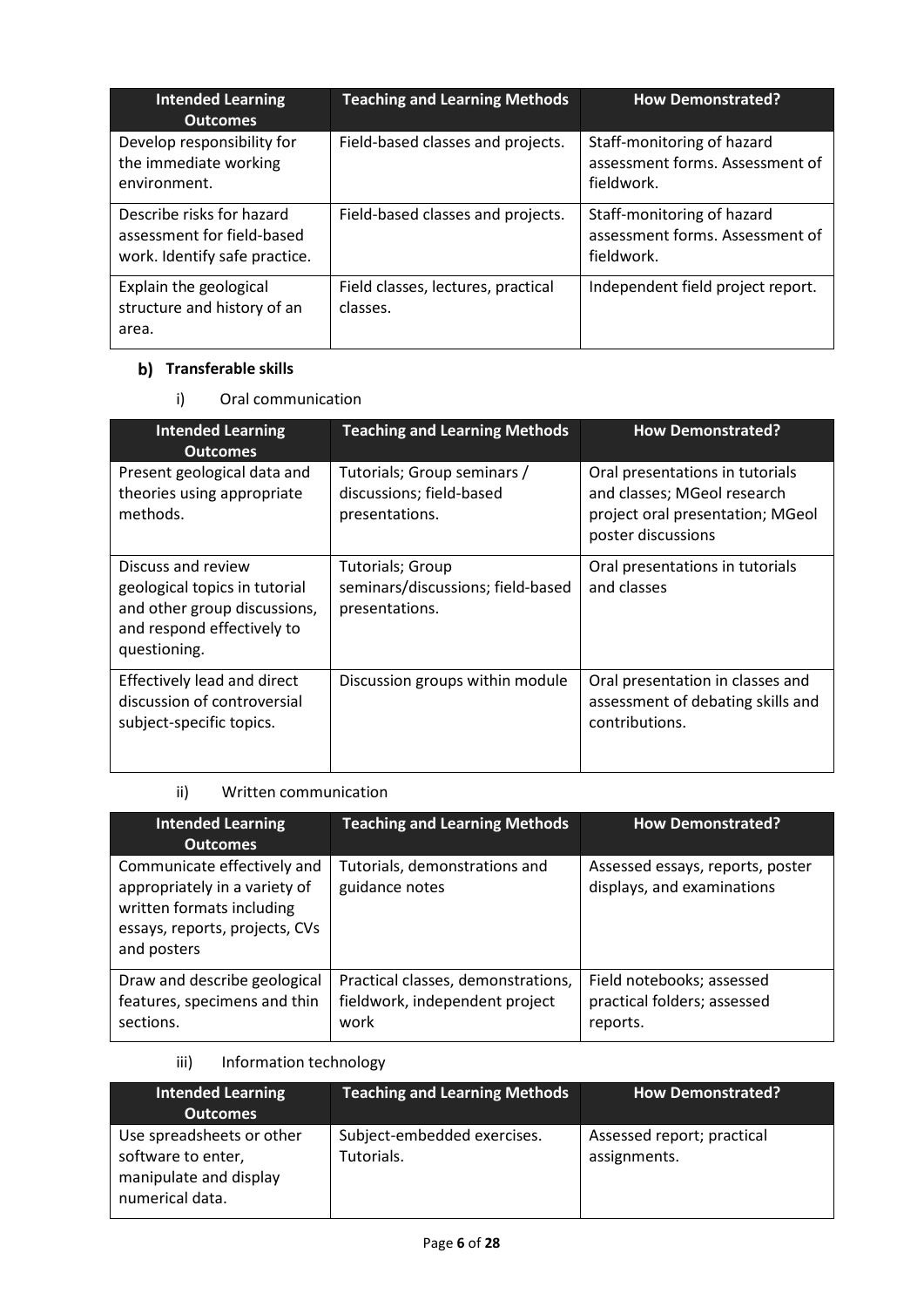| <b>Intended Learning</b><br><b>Outcomes</b>                                                                                         | <b>Teaching and Learning Methods</b>                                                                            | <b>How Demonstrated?</b>                                                                                                                                    |
|-------------------------------------------------------------------------------------------------------------------------------------|-----------------------------------------------------------------------------------------------------------------|-------------------------------------------------------------------------------------------------------------------------------------------------------------|
| Use appropriate software<br>packages to prepare written<br>reports, essays, posters and<br>presentations (e.g. Word,<br>PowerPoint) | Report-writing for tutorials;<br>subject-embedded exercises;<br>presentation to tutorial groups<br>and classes. | Assessed report; tutorial and<br>practical assignments;<br>independent work assignments;<br>MGeol Research project report,<br>poster and oral presentation. |
| Critically review information<br>from electronic sources.                                                                           | Tutorial and class supported<br>information retrieval for projects,<br>essays and reports.                      | Assessed report; tutorial;<br>practical assignments and<br>independent work assignments<br>(including MGeol research project<br>report).                    |

### iv) Numeracy

| <b>Intended Learning</b><br><b>Outcomes</b>                                                                               | <b>Teaching and Learning Methods</b>                                       | <b>How Demonstrated?</b>                                                                                                                                                                                                      |
|---------------------------------------------------------------------------------------------------------------------------|----------------------------------------------------------------------------|-------------------------------------------------------------------------------------------------------------------------------------------------------------------------------------------------------------------------------|
| Select appropriate<br>numerical, statistical and<br>graphical methods to explain<br>and interpret geological<br>concepts. | Introduced in the first year<br>within practical classes and<br>tutorials. | Mid-semester progress tests and<br>as components within subject<br>specific modules throughout the<br>three years of study; feedback on<br>practical class assignments.<br>MGeol research project report<br>and project diary |

## v) Team working

| <b>Intended Learning</b><br><b>Outcomes</b>                                                         | <b>Teaching and Learning Methods</b>                                                      | <b>How Demonstrated?</b>                                                       |
|-----------------------------------------------------------------------------------------------------|-------------------------------------------------------------------------------------------|--------------------------------------------------------------------------------|
| Organize and work<br>effectively within a team,<br>and evaluate performance of<br>self and of team. | Tutorials, seminars, practical<br>classes, project work, and field-<br>based discussions. | Tutorial-based assessments;<br>assessed practical work, and<br>team fieldwork. |
| Identify self and team goals<br>and responsibilities for team<br>working.                           | Tutorials, seminars, practical<br>classes, project work, and field-<br>based discussions. | Tutorial-based assessments;<br>assessed practical work, and<br>team fieldwork. |

# vi) Problem solving

| <b>Intended Learning</b><br><b>Outcomes</b>                        | <b>Teaching and Learning Methods</b>                                          | <b>How Demonstrated?</b>                                                                               |  |
|--------------------------------------------------------------------|-------------------------------------------------------------------------------|--------------------------------------------------------------------------------------------------------|--|
| Solve numerical, spatial,<br>temporal and geometrical<br>problems. | Lectures, tutorials, practical and<br>field classes, group work,<br>projects. | Assessment of field notebooks,<br>practical class work, project work<br>and reports.                   |  |
| Solve problems with<br>incomplete or contradictory<br>information. | Field and practical classes,<br>independent research<br>supervisory sessions. | Dissertation; independent field<br>project and poster; MGeol<br>research project report and<br>poster. |  |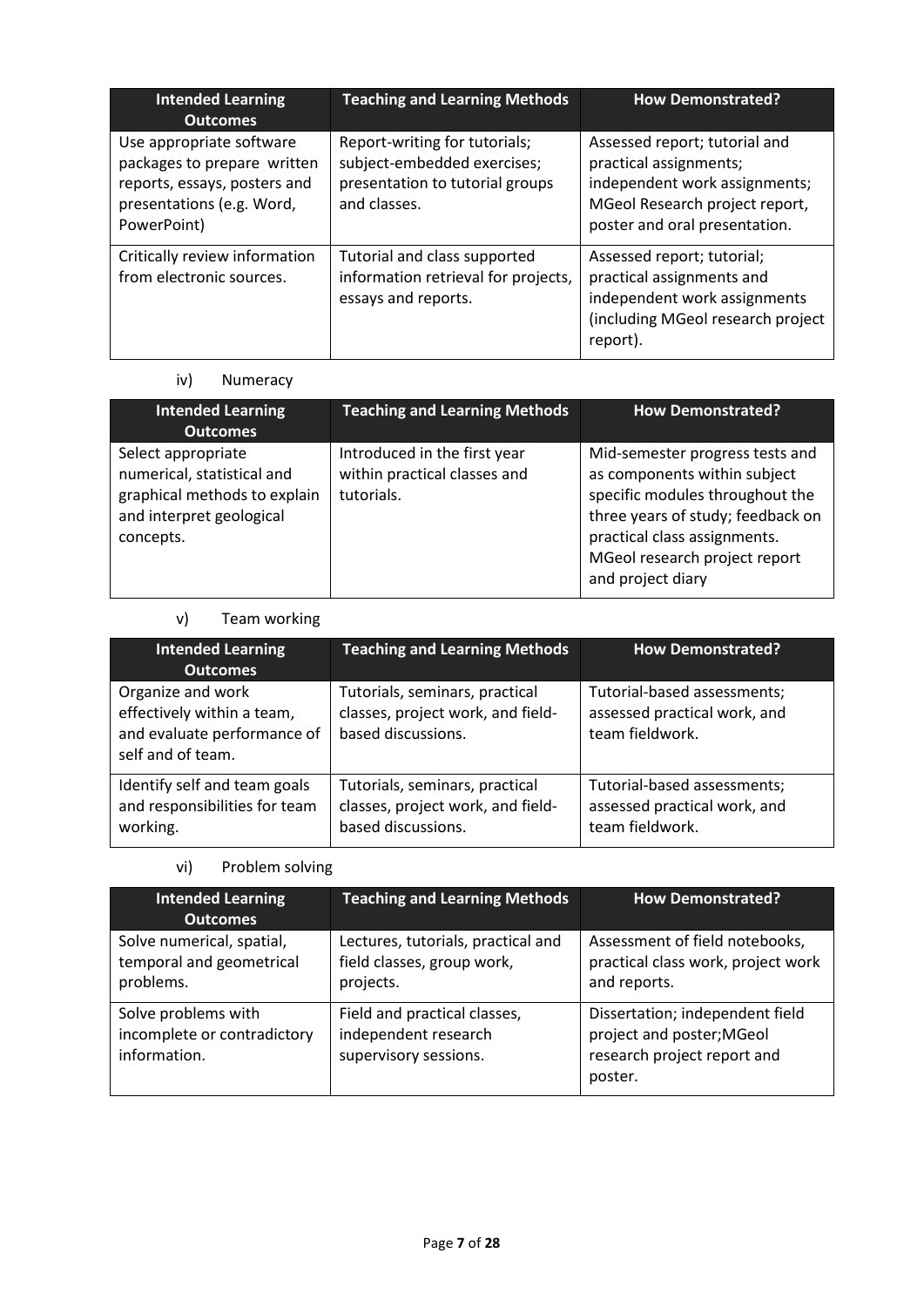vii) Information handling

| <b>Intended Learning</b><br><b>Outcomes</b>                                                             | <b>Teaching and Learning Methods</b>                                                                                           | <b>How Demonstrated?</b>               |
|---------------------------------------------------------------------------------------------------------|--------------------------------------------------------------------------------------------------------------------------------|----------------------------------------|
| Effectively search for, gather<br>and utilise information<br>relevant to geological<br>problem solving. | Lectures, tutorials, practicals,<br>study skills within tutorials, field<br>and lab-based projects. MGeol<br>research project. | Tutorial assignments, project<br>work. |

viii) Skills for lifelong learning

| <b>Intended Learning Outcomes</b>                                       | <b>Teaching and Learning Methods</b>                                                                                                                                   | <b>How Demonstrated?</b>                                                                                                       |
|-------------------------------------------------------------------------|------------------------------------------------------------------------------------------------------------------------------------------------------------------------|--------------------------------------------------------------------------------------------------------------------------------|
| Demonstrate intellectual<br>independence via<br>independent research.   | Independent project work,<br>including field-based project<br>work; MGeol research project;<br>dissertation.                                                           | Assessed independent work.<br>Coursework within modules;<br>MGeol project report, poster, oral<br>presentations, dissertation. |
| Develop and implement a<br>personal plan of work to<br>meet a deadline. | All of the above, and particularly<br>independent project work.                                                                                                        | Assessed independent work<br>including MGeol research project;<br>field project, coursework within<br>modules.                 |
| Identify targets for personal,<br>career and academic<br>development    | All of the above, and particularly<br>independent project work and in<br>tutorials Project planning classes,<br>supervisory sessions,<br>independent research project. | Assessed independent work.<br>Successful Placement for Year in<br>Industry students                                            |
| Plan and execute an<br>independent research project                     | Project planning classes,<br>supervisory sessions,<br>independent research project.                                                                                    | Assessed MGeol research project                                                                                                |

# **For Year in Industry students (only)**

|                                                                                                                                                                                                                        | <b>Intended Learning Outcomes</b> Teaching and Learning Methods                                                           | <b>How Demonstrated</b>                                             |  |  |  |
|------------------------------------------------------------------------------------------------------------------------------------------------------------------------------------------------------------------------|---------------------------------------------------------------------------------------------------------------------------|---------------------------------------------------------------------|--|--|--|
|                                                                                                                                                                                                                        | Placement Preparation 1 and 2                                                                                             |                                                                     |  |  |  |
| Students are provided with<br>1. Select appropriate<br>dedicated and timetabled<br>resources for<br>researching/securing<br>sessions to prepare to search and<br>placement opportunities<br>secure a year in industry. |                                                                                                                           | Formative module feedback<br>through session tasks and<br>exercises |  |  |  |
|                                                                                                                                                                                                                        | Problem solving classes,<br>Masterclasses, Career<br>development programmes,<br>Independent research.                     |                                                                     |  |  |  |
| 2. Explain the process for<br>applying for and securing<br>a relevant placement                                                                                                                                        | Students are provided with<br>dedicated and timetabled<br>sessions to prepare to search and<br>secure a year in industry. | Formative module feedback<br>through session tasks and<br>exercises |  |  |  |
|                                                                                                                                                                                                                        | Problem solving classes,<br>Masterclasses, Career<br>development programmes,<br>Independent research.                     |                                                                     |  |  |  |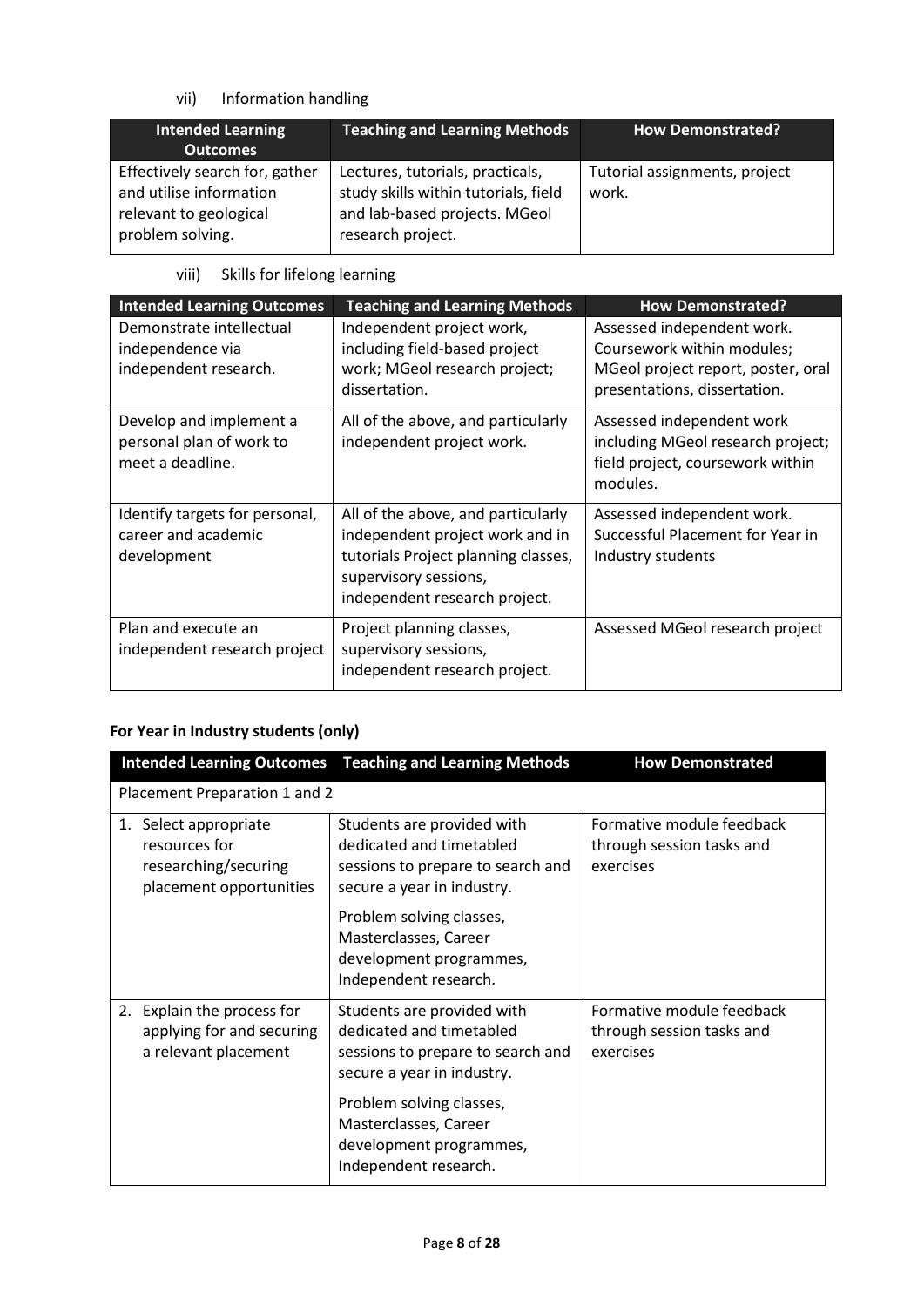| 3. Construct effective<br>applications for<br>placement opportunities                                                                                                                                                  | Students are provided with<br>dedicated and timetabled<br>sessions to prepare to search and<br>secure a year in industry.<br>Problem solving classes,<br>Masterclasses, Career | Formative module feedback<br>through session tasks and<br>exercises                                                                                                                                                                                                                                                                                                                                                                                                                                                                                                                                                                                   |
|------------------------------------------------------------------------------------------------------------------------------------------------------------------------------------------------------------------------|--------------------------------------------------------------------------------------------------------------------------------------------------------------------------------|-------------------------------------------------------------------------------------------------------------------------------------------------------------------------------------------------------------------------------------------------------------------------------------------------------------------------------------------------------------------------------------------------------------------------------------------------------------------------------------------------------------------------------------------------------------------------------------------------------------------------------------------------------|
|                                                                                                                                                                                                                        | development programmes,<br>Independent research.                                                                                                                               |                                                                                                                                                                                                                                                                                                                                                                                                                                                                                                                                                                                                                                                       |
| 4. Recognise suitable plans<br>for transitioning into a<br>placement                                                                                                                                                   | Students are provided with<br>dedicated and timetabled<br>sessions to prepare to search and<br>secure a year in industry.                                                      | Formative module feedback<br>through session tasks and<br>exercises                                                                                                                                                                                                                                                                                                                                                                                                                                                                                                                                                                                   |
|                                                                                                                                                                                                                        | Problem solving classes,<br>Masterclasses, Career<br>development programmes,<br>Independent research.                                                                          |                                                                                                                                                                                                                                                                                                                                                                                                                                                                                                                                                                                                                                                       |
| On Placement                                                                                                                                                                                                           |                                                                                                                                                                                |                                                                                                                                                                                                                                                                                                                                                                                                                                                                                                                                                                                                                                                       |
| 1. Apply the theoretical and<br>practical aspects of the<br>material studied at the<br>University and<br>demonstrate the<br>personal and professional<br>skills necessary for your<br>role within the<br>organisation. | Students undertake a minimum<br>of 9 months experience in the<br>workplace.<br>Project supervision, independent<br>research                                                    | <b>Completion of Monthly</b><br>Reflective Journals to record<br>skills development, major<br>achievements, key areas of<br>work, learning points and<br>challenges overcome.<br>Assessed by a Placement<br>Portfolio, comprising of a<br>Reflective Summary,<br>Professional Development Plan,<br>and Updated CV (excluded from<br>word count) to formally assess<br>on a pass or fail basis.<br>Formative feedback during a<br>Placement Visit (in person or via<br>Skype) from Placement Provider<br>and Placement Tutor regarding<br>reflection on skills<br>development, areas of strength<br>and weakness and contribution<br>to the workplace. |
| 2. Compose a Professional<br>Development Plan<br>considering your<br>strengths, development<br>areas and motivations for<br>your next step                                                                             | Students undertake a minimum<br>of 9 months experience in the<br>workplace.<br>Project supervision, independent<br>research                                                    | <b>Completion of Monthly</b><br>Reflective Journals to record<br>skills development, major<br>achievements, key areas of<br>work, learning points and<br>challenges overcome.<br>Assessed by a Placement<br>Portfolio, comprising of a<br>Reflective Summary,<br>Professional Development Plan,                                                                                                                                                                                                                                                                                                                                                       |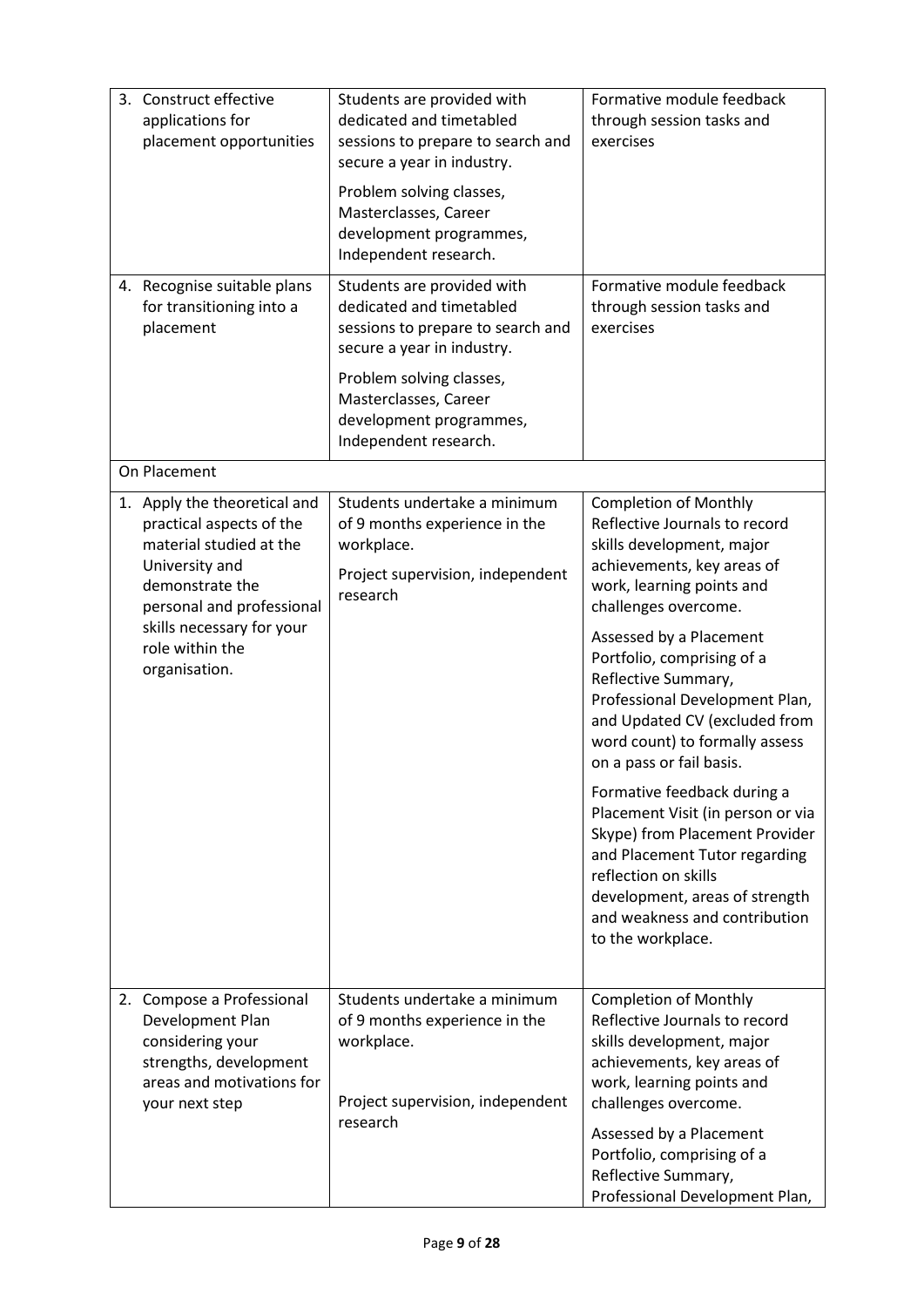|                                                                                                                                                            |                                                                                                                             | and Updated CV (excluded from<br>word count) to formally assess<br>on a pass or fail basis.<br>Formative feedback during a<br>Placement Visit (in person or via<br>Skype) from Placement Provider<br>and Placement Tutor regarding<br>reflection on skills<br>development, areas of strength<br>and weakness and contribution<br>to the workplace.                                             |
|------------------------------------------------------------------------------------------------------------------------------------------------------------|-----------------------------------------------------------------------------------------------------------------------------|------------------------------------------------------------------------------------------------------------------------------------------------------------------------------------------------------------------------------------------------------------------------------------------------------------------------------------------------------------------------------------------------|
| 3. Modify your CV to<br>include the skills and<br>experience you have<br>gained through your<br>significant experience<br>gained in the past 12<br>months. | Students undertake a minimum<br>of 9 months experience in the<br>workplace.<br>Project supervision, independent<br>research | <b>Completion of Monthly</b><br>Reflective Journals to record<br>skills development, major<br>achievements, key areas of<br>work, learning points and<br>challenges overcome.<br>Assessed by a Placement<br>Portfolio, comprising of a<br>Reflective Summary,<br>Professional Development Plan,<br>and Updated CV (excluded from<br>word count) to formally assess<br>on a pass or fail basis. |
|                                                                                                                                                            |                                                                                                                             | Formative feedback during a<br>Placement Visit (in person or via<br>Skype) from Placement Provider<br>and Placement Tutor regarding<br>reflection on skills<br>development, areas of strength<br>and weakness and contribution<br>to the workplace.                                                                                                                                            |

#### **10. Progression points**

This programme follows the standard Scheme of Progression set out i[n Senate Regulations](http://www.le.ac.uk/senate-regulations) – see the version of Senate Regulation 5 governing undergraduate programmes relevant to the year of entry.

The following additional progression requirements for this programme have been approved:

- In cases where a student has failed to meet a requirement to progress he or she will be required to withdraw from the course
- In order for a student to continue on an M.Geol course, they will normally be expected to achieve an average mark of at least 60% at the end of the second year. Students whose overall average is less than 60% but more than 55% will be considered individually; they normally are required to achieve a mark of at least 60% in at least 60 credits of second year modules. Students who do not achieve the standard required for M.Geol, including those who have an average  $2^{nd}$  year mark of less than 55%, will be transferred to the B.Sc. degree course.

#### **Progression onto a year in industry**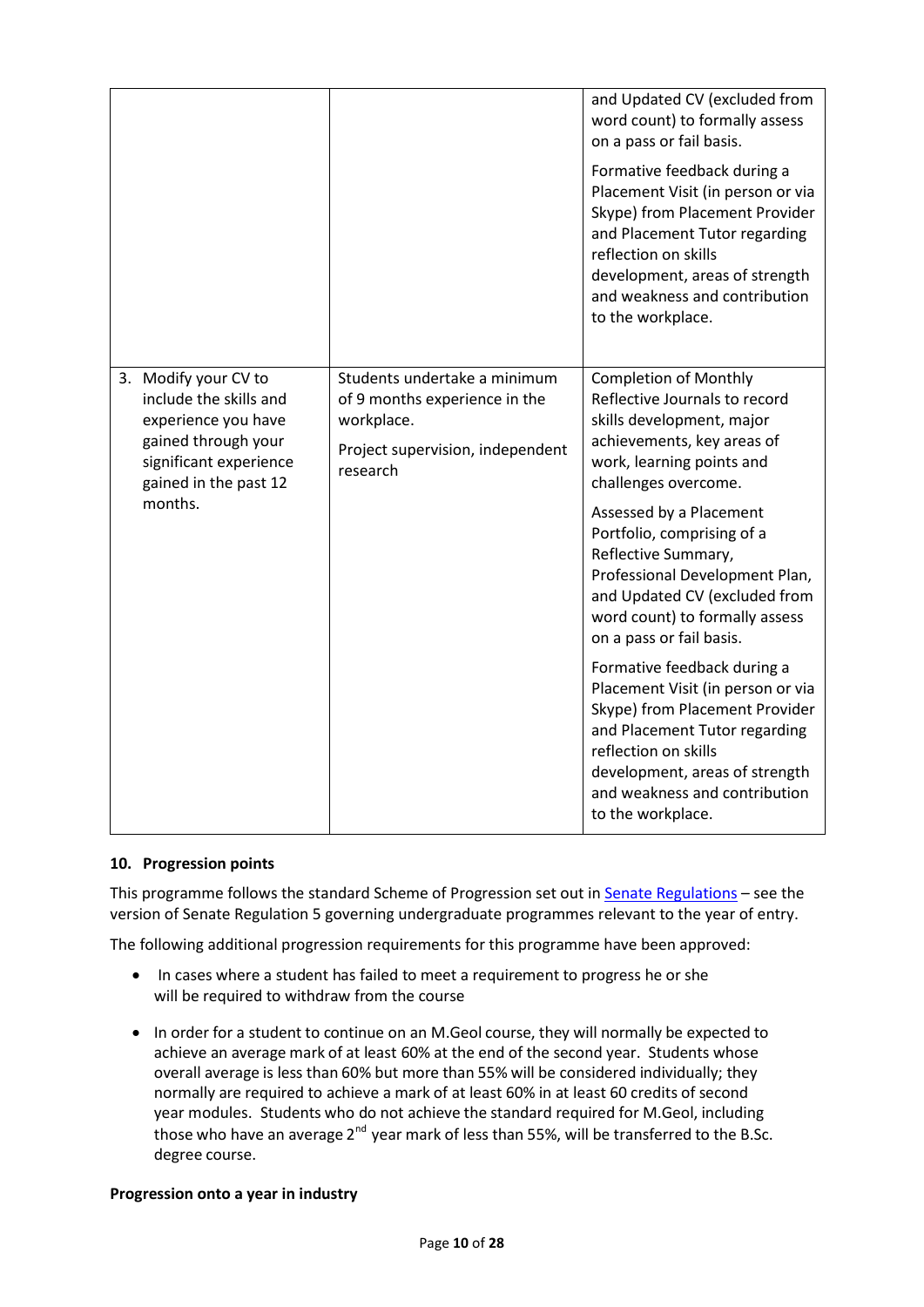The progression criteria for a 'year in industry' programme is to meet the requirements needed to progress to the next level of study as outlined in the University's Senate 5 Regulations.

Where a degree programme has a requirement from a Professional or Statutory Body (PSRB) for academic attainment for students undertake a year in industry are exempt from the proposed new progression criteria and will continue to uphold existing progression criteria.

A Placement Student will revert back to the degree without Year in Industry if:

- 1. They fail to secure a year in industry role.
- 2. They fail to pass the assessment related to the year in industry.
- 3. The year in industry ends early due to the behaviour of the Placement Student not being in accordance with the University's Regulations for Students, Student Responsibilities. The Placement Student will need to suspend for the remainder of the academic year. To prevent such an incident from happening, processes are in place to identify any possible issues or concerns early in the year in industry role. This includes a start check, regular communications, visits to the workplace (physical and/or virtual) and evaluation. Communication and contact between the Placement Student, Placement Provider and University provides support should issues arise.
- 4. They discontinue their Year in Industry. A student can return to their campus-based studies no later than the end of teaching week 2 at the start of the academic year should they decide to discontinue their Year in Industry they should complete a Course Transfer From. If a Placement Student decides to discontinue their Year in Industry after this point they will need to suspend their studies for the remainder of the academic year.

Nine months is the minimum time required for a year in industry to be formally recognised. If the year in industry is terminated earlier than 9 months as a result of event outside of the Placement Students control (for example redundancy, or company liquidation), the following process will be adopted:

- 1. If the Placement Student has completed 1 6 months, they will be supported to search for another placement to take them up to the 9 months required for the year in industry to be formally recognised. If the Placement Student does not find a placement to meet this criteria they will be required to suspend and transferred onto the degree without Year in Industry.
- 2. If the Placement Student has completed 7-8 months, they will be supported to search for another placement to take them up to the 9 months required for the year in industry to be formally recognised. If the Placement Student cannot source an additional placement to take them to 9 months, assessments related to the year in industry will be set for the student to make it possible for the individual learning objectives for the year in industry to be met. This will allow the Year in Industry to be recognised in the degree certificate.
- 3. A Placement Student will not be permitted to undertake a placement which runs across two academic years.

In cases where a student has failed to meet a requirement to progress he or she will be required to withdraw from the course

### **Course transfers**

Students who do not achieve the standard required for M.Geol, including those who have an average  $2^{nd}$  year mark of less than 55%, will be transferred to the B.Sc. degree course.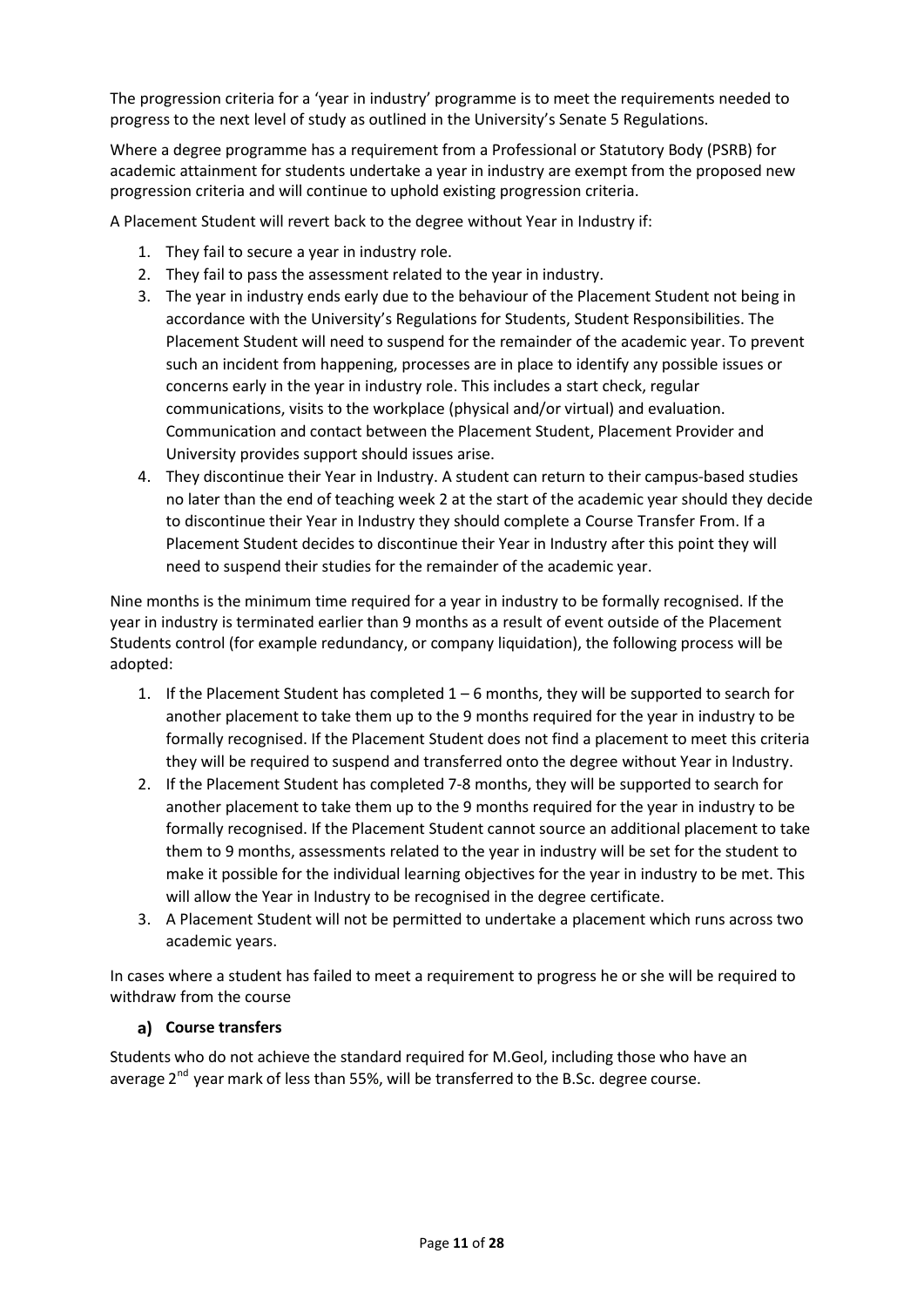#### **11. Criteria for award and classification**

This programme follows the standard scheme of undergraduate award and classification set out in [Senate Regulations](http://www.le.ac.uk/senate-regulations) – see the version of *Senate Regulation 5 governing undergraduate programmes* relevant to the year of entry.

#### **12. Special features**

Residential field courses Group problem solving Student centered learning – small-group tutorials Field-based project Department-based specialist careers advisors Independent research project 'Hot Topics' student-led debating/seminar module Access to state-of-the-art analytical facilities for research projects

#### **Placements**

It is the student's responsibility to secure a year in industry role. Students should attend Placement Preparation modules, additional support workshops and 1-2-1 appointments with the Career Development Service. Employer led activities provide a platform for students to engage with organisations who are recruiting students for year in industry roles.

When a Placement Student starts a year in industry, they will be required to complete health and safety documents and confirm they have completed a formal induction process no later than the 2nd week of placement. A Placement Student on the Year in Industry variant will also gain from being able to:

- 1. Apply the theoretical and practical aspects of the material studied at the University and demonstrate the personal and professional skills necessary for your role within the organisation.
- 2. Compose a Professional Development Plan considering your strengths, development areas and motivations for your next step
- 3. Modify your CV to include the skills and experience you have gained through your significant experience gained in the past 12 months

#### **13. Indications of programme quality**

Accreditation by the Geological Society of London The research interests of the staff strongly inform the teaching programme

Quotes from recent External Examiners:

'The department is excellent and deserves its reputation as one of the leading centres of geoscience teaching/research in Europe.'

'These are high quality programmes delivered by an approachable and dedicated staff team. Further, your students really appreciate the Department and indicated that they have had a very enjoyable and satisfying learning experience. The field programme is comprehensive and to be commended.'

'The department operates under the highest academic standards. An excellent range of courses is offered and these are evidently taught with great enthusiasm and authority. Staff are at all times approachable and accessible and there is an enviably professional and friendly atmosphere in the department.'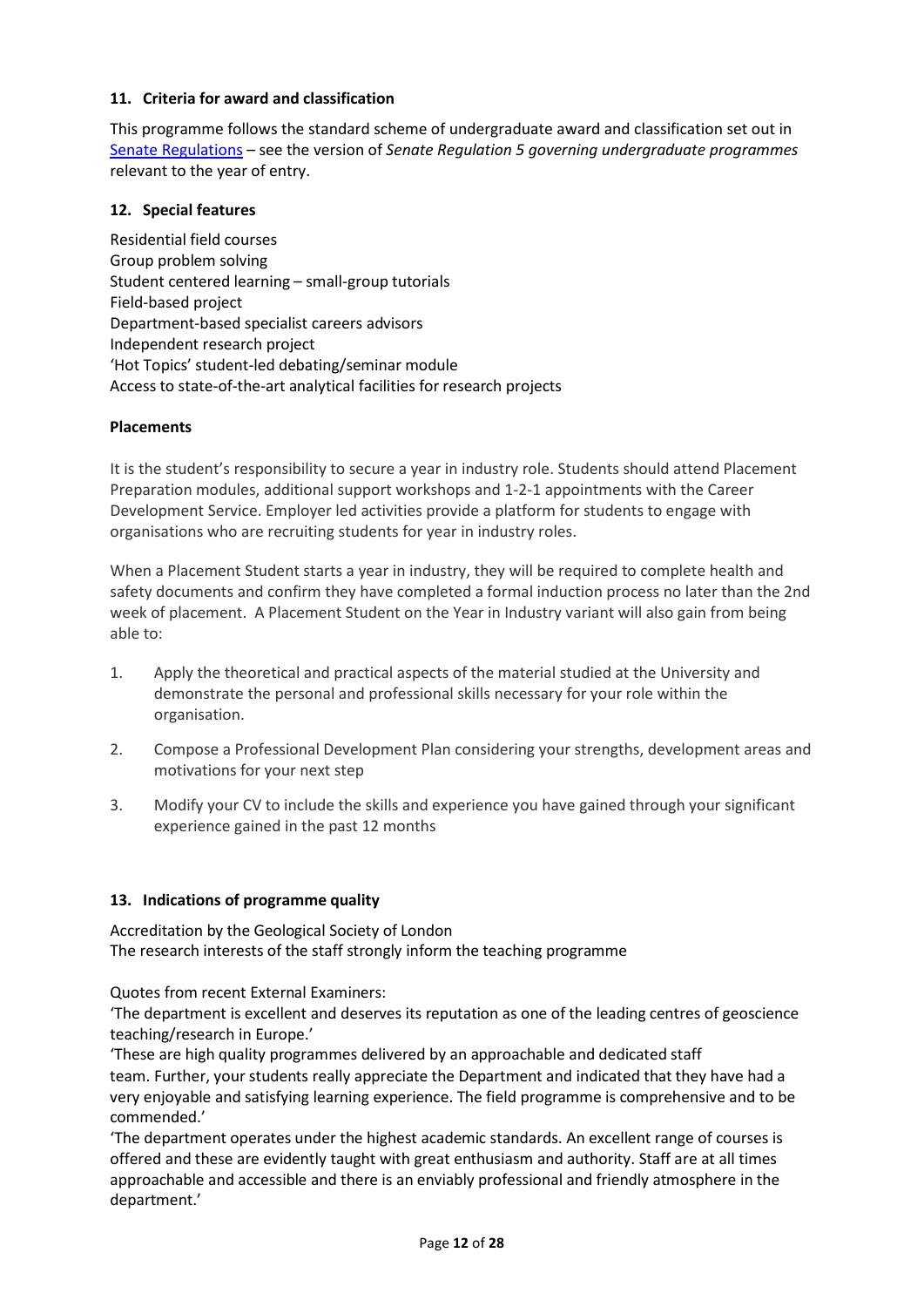'impressed with the diverse and stimulating set of projects offered to students'.

### **14. External Examiner(s) reports**

The details of the External Examiner(s) for this programme and the most recent External Examiners' reports for this programme can be found at **[exampapers@Leicester](https://exampapers.le.ac.uk/)** [log-in required]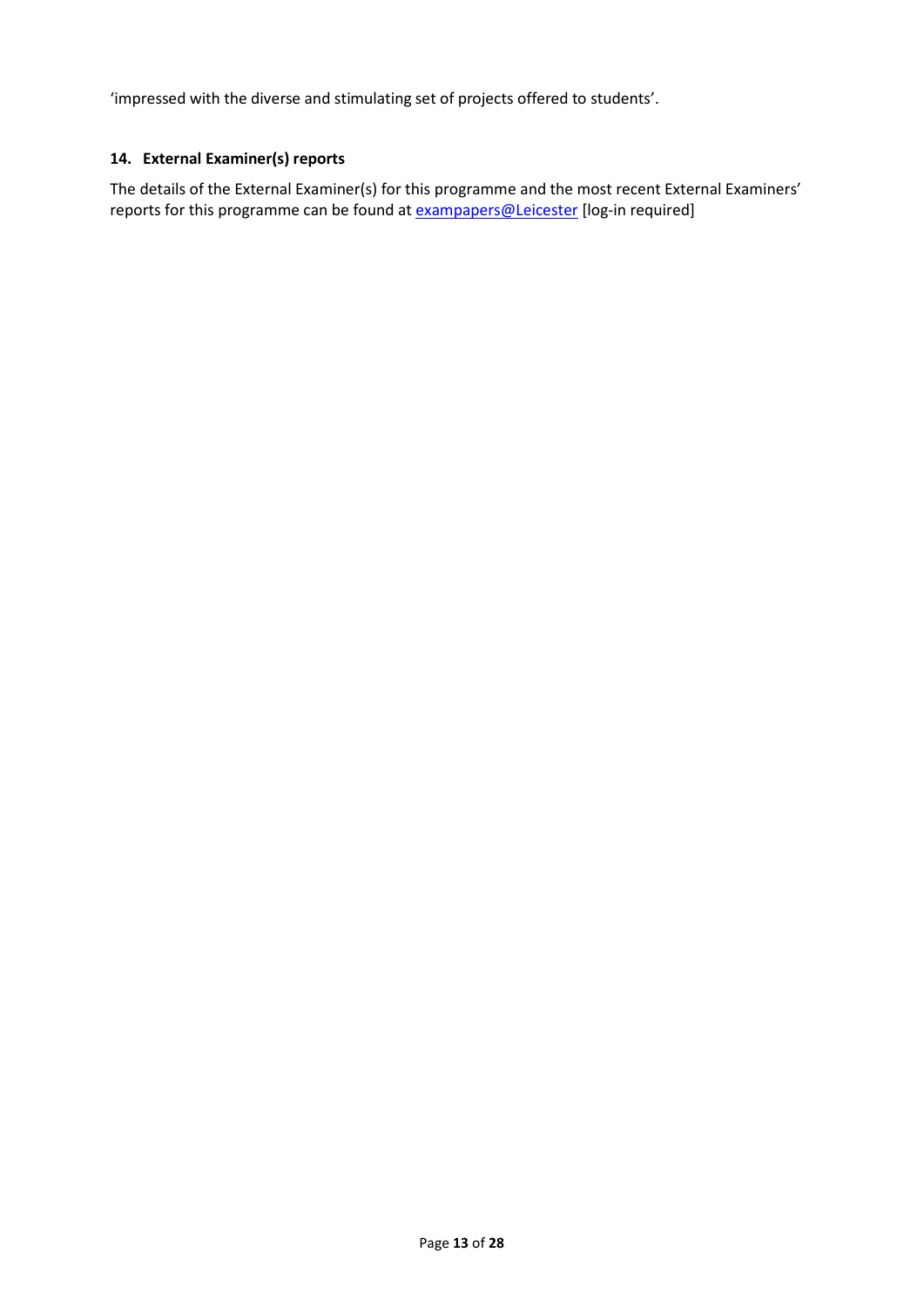

# **Programme Specification (Undergraduate) FOR ENTRY YEAR: 2022/23**

**Date created:** 01/03/21 **Last amended:** 02/03/2022 **Version no.** 1

### **Appendix 1: Programme structure (programme regulations)**

The University regularly reviews its programmes and modules to ensure that they reflect the current status of the discipline and offer the best learning experience to students. On occasion, it may be necessary to alter particular aspects of a course or module.

#### **Updates to the programme**

| Academic year affected | <b>Module Code(s)</b> | Update                                                                                  |
|------------------------|-----------------------|-----------------------------------------------------------------------------------------|
| 2022/23                | GL1104                | Module title changed to 'Natural Resources and Energy for the 21 <sup>st</sup> Century' |
| 2023/24                | GL2101                | Module title changed to 'Introduction to Geochemistry'                                  |
| 2023/24                | GL2106                | Module title changed to 'Mineral Resources for Net Zero Carbon 1'                       |
| 2024/25                | GL3113                | Module title changed to 'The Mining Lifecycle (Field Course, Cornwall)                  |
| 2024/25                | GL3110                | Module title changed to 'Mineral Resources for Net Zero Carbon 2'                       |

#### **MGeol GEOLOGY**

### **Level 4/Year 1 2022/23**

Credit breakdown

| <b>Status</b> | <b>Year long</b> | Semester 1 | Semester 2 |
|---------------|------------------|------------|------------|
| Core          | 45 credits       | 30 credits | 45 credits |
| Optional      | n/a              | n/a        | n/a        |

120 credits in total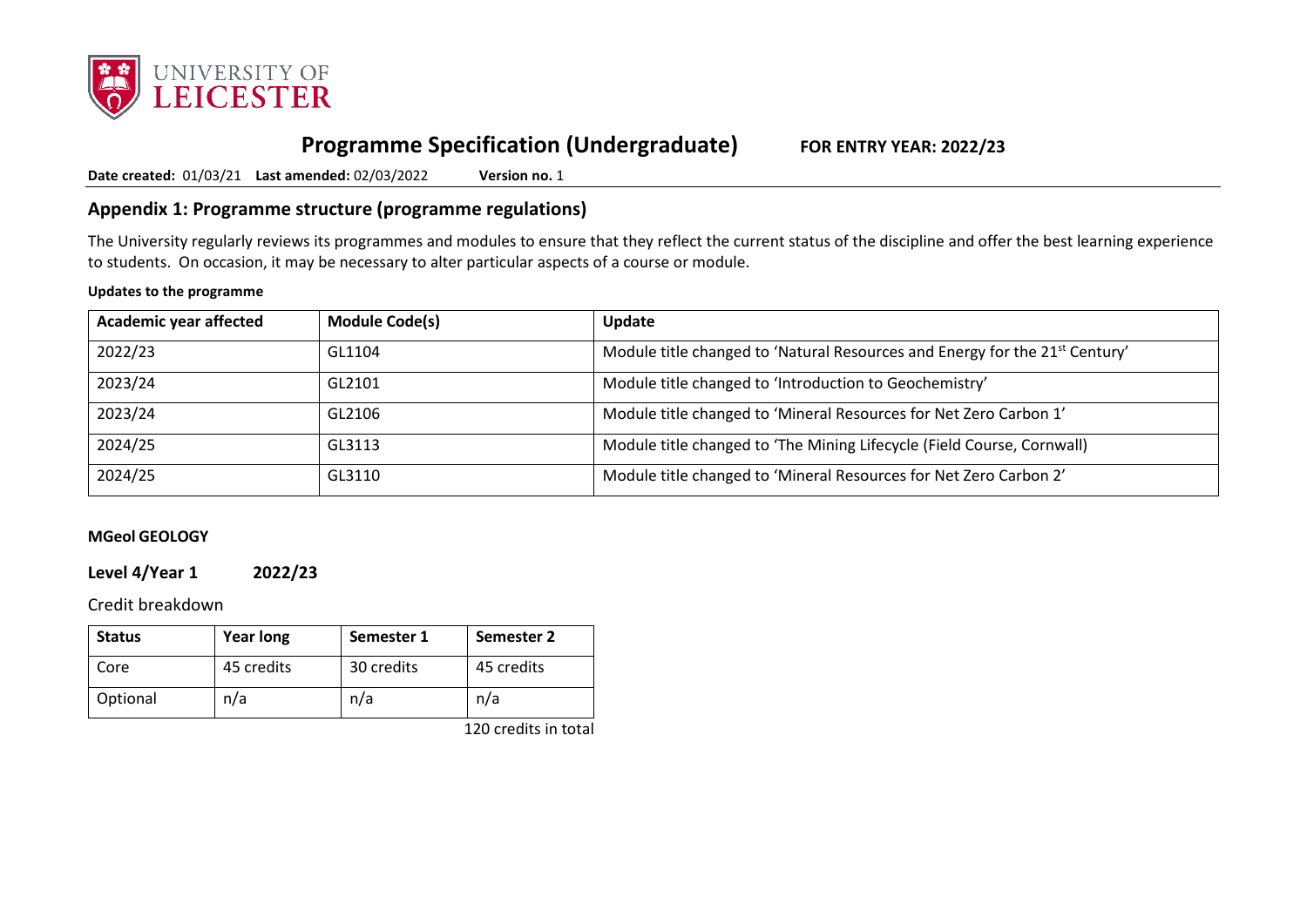# Core modules

| <b>Delivery period</b> | Code   | <b>Title</b>                                      | <b>Credits</b> |
|------------------------|--------|---------------------------------------------------|----------------|
| Year long              | GL1100 | Tutorials                                         | 15             |
| Year long              | GL1101 | The Rock Cycle: our dynamic earth                 | 30             |
| Semester 1             | GL1102 | Micro to Macro                                    | 15             |
| Semester 1             | GL1103 | Palaeobiology and the Stratigraphic Record        | 15             |
| Semester 2             | GL1104 | Natural Resources and Energy for the 21st Century | 15             |
| Semester 2             | GL1105 | <b>Geological Maps and Structures</b>             | 15             |
| Semester 2             | GL1106 | <b>Introductory Field Course</b>                  | 15             |

# **Level 5/Year 2 2023/24**

## Credit breakdown

| <b>Status</b> | <b>Year long</b> | Semester 1 | Semester 2         |
|---------------|------------------|------------|--------------------|
| Core          | 30 credits       | 30 credits | 45 credits         |
| Optional      | 15 credits       | 15 credits | Choose an<br>item. |

120 credits in total

(Optional modules for Year Long and Sem1 - choose 15 credits from one or the other not both – so total will be 120)

| Delivery period | Code   | <b>Title</b>                                          | <b>Credits</b> |
|-----------------|--------|-------------------------------------------------------|----------------|
| Year long       | GL2100 | <b>Geological Field Skills</b>                        | 30             |
| Semester 1      | GL2103 | <b>Magmatic and Metamorphic Processes</b>             | -15            |
| Semester 1      | GY2420 | Climate Change: Impacts, Vulnerability and Adaptation | -15            |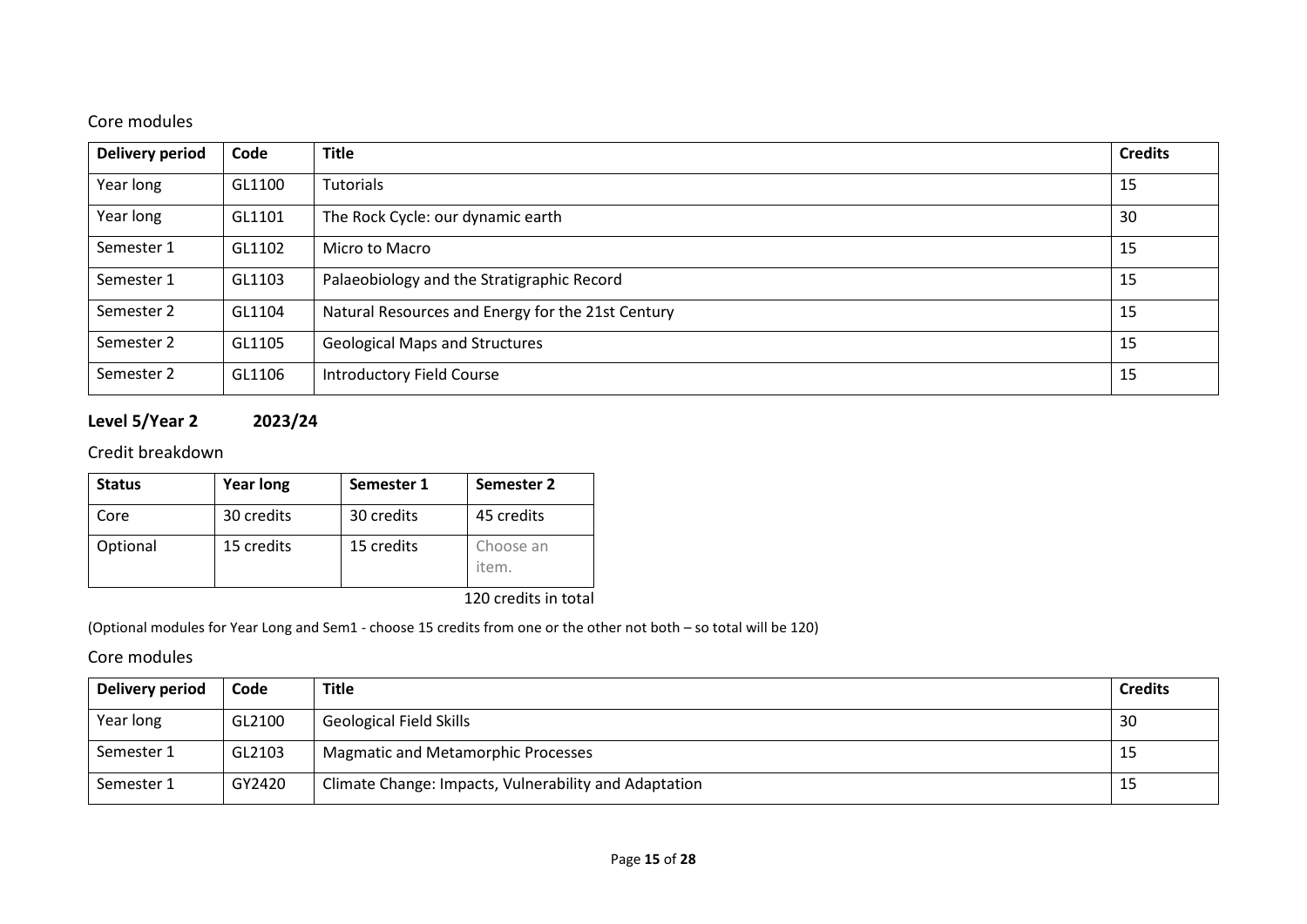| Delivery period | Code   | <b>Title</b>                            | <b>Credits</b> |
|-----------------|--------|-----------------------------------------|----------------|
| Semester 2      | GL2101 | Introduction to Geochemistry            | 15             |
| Semester 2      | GL2102 | <b>Structure and Tectonics</b>          | 15             |
| Semester 2      | GL2105 | Depositional Processes and Environments | 15             |

### Option modules

| Delivery period | Code   | <b>Title</b>                            | <b>Credits</b> |
|-----------------|--------|-----------------------------------------|----------------|
| Year long       | GL2108 | Principles of Geophysics                | -15            |
| Semester 1      | GL2106 | Mineral Resources for net-zero Carbon 1 | -15            |
| Semester 1      | GL2107 | Major Events in the History of Life     | -15            |

### **Notes**

This is an indicative list of option modules and not definitive of what will be available. Option module choice is also subject to availability, timetabling, student number restrictions and, where appropriate, students having taken appropriate pre-requisite modules.

### **Level 6/Year 3 2024/25**

### Credit breakdown

| <b>Status</b> | <b>Year long</b> | Semester 1 | Semester 2 |
|---------------|------------------|------------|------------|
| Core          | n/a              | 30 credits | 15 credits |
| Optional      | n/a              | 30 credits | 45 credits |

120 credits in total

| Delivery period | Code   | Title                      | <b>Credits</b> |
|-----------------|--------|----------------------------|----------------|
| Semester 1      | GL3100 | <b>Field Based Project</b> | 30             |
| Semester 2      | GL3101 | Dissertation               | ᅩ              |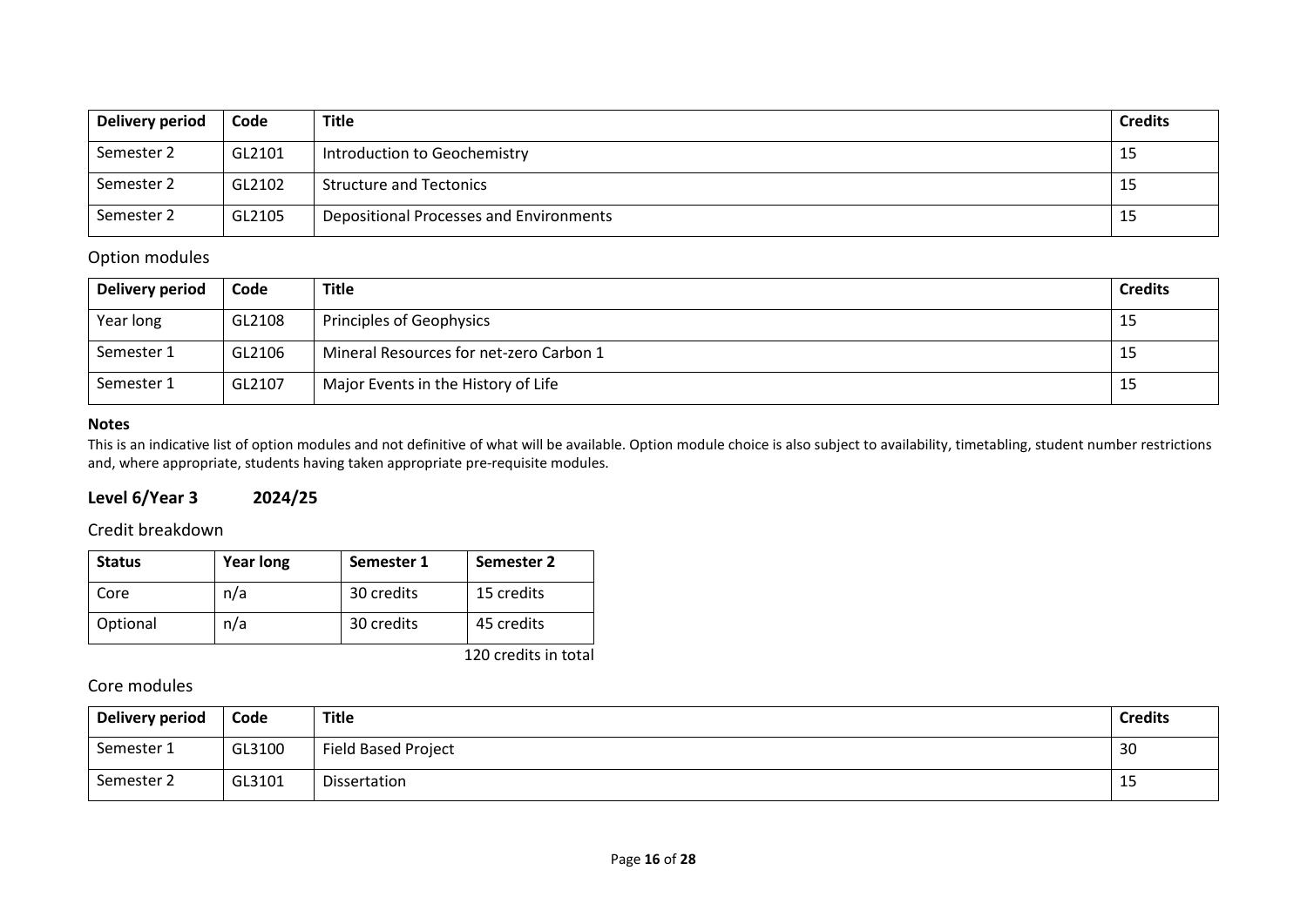### Optional modules

| <b>Delivery period</b> | Code                | <b>Title</b>                                                | <b>Credits</b> |
|------------------------|---------------------|-------------------------------------------------------------|----------------|
| Semester 1             | GL3102              | <b>Environmental Geoscience</b>                             | 15             |
| Semester 1             | GL3111 <sup>a</sup> | Diversity and Evolution of Vertebrates                      | 15             |
| Semester 1             | GL3112 <sup>b</sup> | <b>Geophysical Data Analysis</b>                            | 15             |
| Semester 1             | GL3118              | <b>Crustal Dynamics</b>                                     | 15             |
| Semester 1             | GY3435              | Water Quality Processes and Management                      | 15             |
| Semester 2             | GL3105              | Earth Science in Education                                  | 15             |
| Semester 2             | GL3106              | <b>Planetary Science</b>                                    | 15             |
|                        |                     |                                                             |                |
| Semester 2             | GL3108              | <b>Geological Application of Microfossils</b>               | 15             |
| Semester 2             | GL3109              | Mineral Exploration, Economics and Sustainability           | 15             |
| Semester 2             | GL3110 <sup>c</sup> | Mineral Resources for net-zero Carbon 2                     | 15             |
| Semester 2             | GY3434              | Stable Isotopes in the Environment                          | 15             |
| Semester 2             | GY3438              | <b>River Dynamics</b>                                       | 15             |
| Semester 2             | GL3113 <sup>c</sup> | The Mining Lifecycle (Field course, Cornwall)               | 15             |
| Semester 2             | $GL3114^a$          | Basin Evolution and Palaeoenvironments Field Course - Wales | 15             |
| Semester 2             | GL3115 <sup>b</sup> | Archaeological Geophysics Field Course                      | 15             |
| Semester 2             | GL3116              | Physical Volcanology - Tenerife                             | 15             |

#### **Notes**

a - available if GL2107 taken, b - available if GL2108 taken, c - available if GL2106 taken, d - available if GL4105 chosen as core, e - available if GL2108 or GL3106 taken.

This is an indicative list of option modules and not definitive of what will be available. Option module choice is also subject to availability, timetabling, student number restrictions and, where appropriate, students having taken appropriate pre-requisite modules.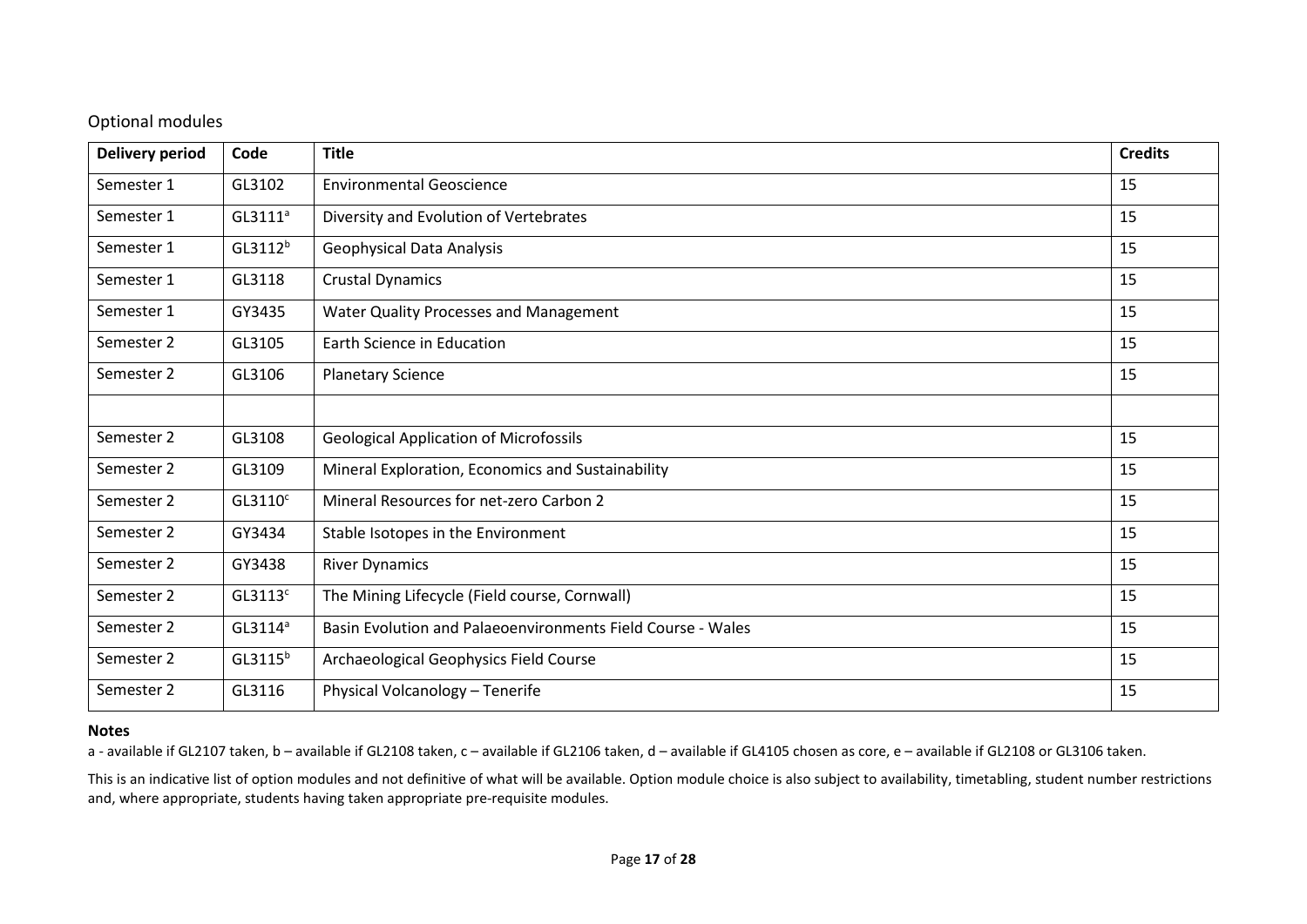# **Level 7/Year 4 2025/26**

Credit breakdown

| <b>Status</b> | <b>Year long</b> | Semester 1 | Semester 2 |
|---------------|------------------|------------|------------|
| Core          | 75 credits       | 15 credits | n/a        |
| Optional      | n/a              | 15 credits | 15 credits |

120 credits in total

(Core modules in Sem1 - choose 15 credits– so total will be 120)

### Core modules

| Delivery period     | Code   | <b>Title</b>                                  | <b>Credits</b> |
|---------------------|--------|-----------------------------------------------|----------------|
| Year long           | GL4100 | <b>Hot Topics</b>                             | 15             |
| Year long           | GL4101 | <b>Research Project (Geology)</b>             | 60             |
| Must choose either: |        |                                               |                |
| Semester 1          | GL4105 | <b>Advanced Field Course</b>                  | 15             |
| Semester 1          | GL4106 | Anthropogenic impact on the urban environment | 15             |

## Option modules

| <b>Delivery period</b> | Code                | <b>Title</b>                                  | <b>Credits</b> |
|------------------------|---------------------|-----------------------------------------------|----------------|
| Semester 1             | GL4106 <sup>d</sup> | Anthropogenic impact on the urban environment | 15             |
| Semester 1             | GL4107 <sup>c</sup> | Ore Genesis                                   | 15             |
| Semester 1             | GL4108 <sup>a</sup> | <b>Evolutionary Palaeobiology</b>             | 15             |
| Semester 1             | GL4110              | Igneous Petrogenesis                          | 15             |
| Semester 1             | GY4471              | <b>Fundamentals of GIS</b>                    | 15             |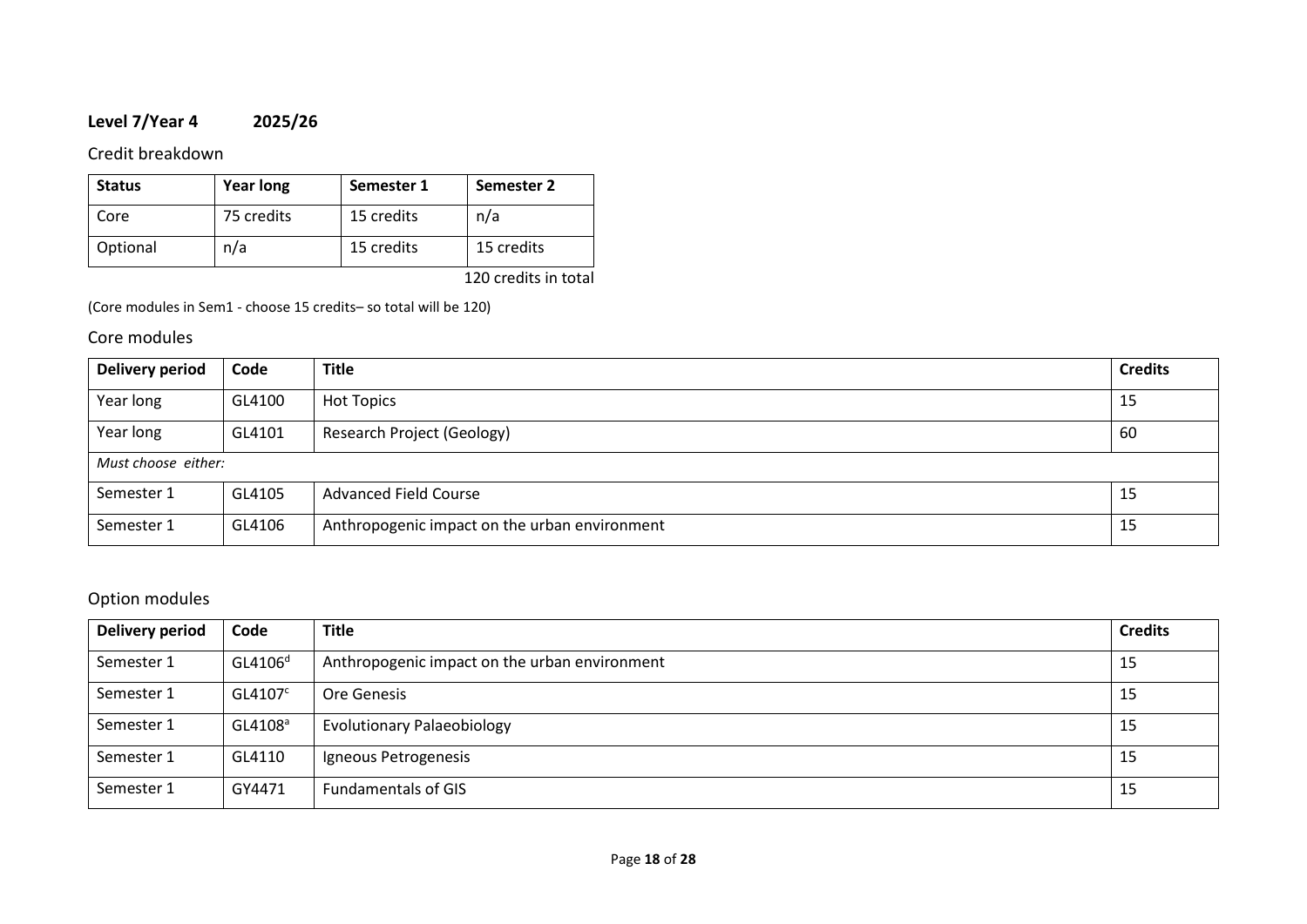| Delivery period | Code   | <b>Title</b>                               | <b>Credits</b> |
|-----------------|--------|--------------------------------------------|----------------|
| Semester 1      | GY4472 | R for Data Science                         | 15             |
| Semester 1      | GY4473 | Living the Anthropocene                    | 15             |
| Semester 2      | GL4111 | Methods and Modelling in Palaeoclimatology | 15             |

#### **Notes**

This is an indicative list of option modules and not definitive of what will be available. Option module choice is also subject to availability, timetabling, student number restrictions and, where appropriate, students having taken appropriate pre-requisite modules.

a - available if GL2107 taken, b - available if GL2108 taken, c - available if GL2106 taken, d - available if GL4105 chosen as core, e - available if GL2108 or GL3106 taken.

#### **MGeol GEOLOGY WITH A YEAR IN INDUSTRY**

### **Level 4/Year 1 2022/23**

Credit breakdown

| <b>Status</b> | <b>Year long</b> | Semester 1 | Semester 2                                              |
|---------------|------------------|------------|---------------------------------------------------------|
| Core          | 45 credits       | 30 credits | 45 credits                                              |
| Optional      | n/a              | n/a        | n/a                                                     |
|               |                  |            | $1.20 \pm 0.00$ and $1.11 \pm 0.00$ and $1.11 \pm 0.00$ |

120 credits in total

| Delivery period | Code   | <b>Title</b>                               | <b>Credits</b> |
|-----------------|--------|--------------------------------------------|----------------|
| Year long       | GL1100 | Tutorials                                  | 15             |
| Year long       | GL1101 | The Rock Cycle: our dynamic earth          | 30             |
| Semester 1      | GL1102 | Micro to Macro                             | 15             |
| Semester 1      | GL1103 | Palaeobiology and the Stratigraphic Record | 15             |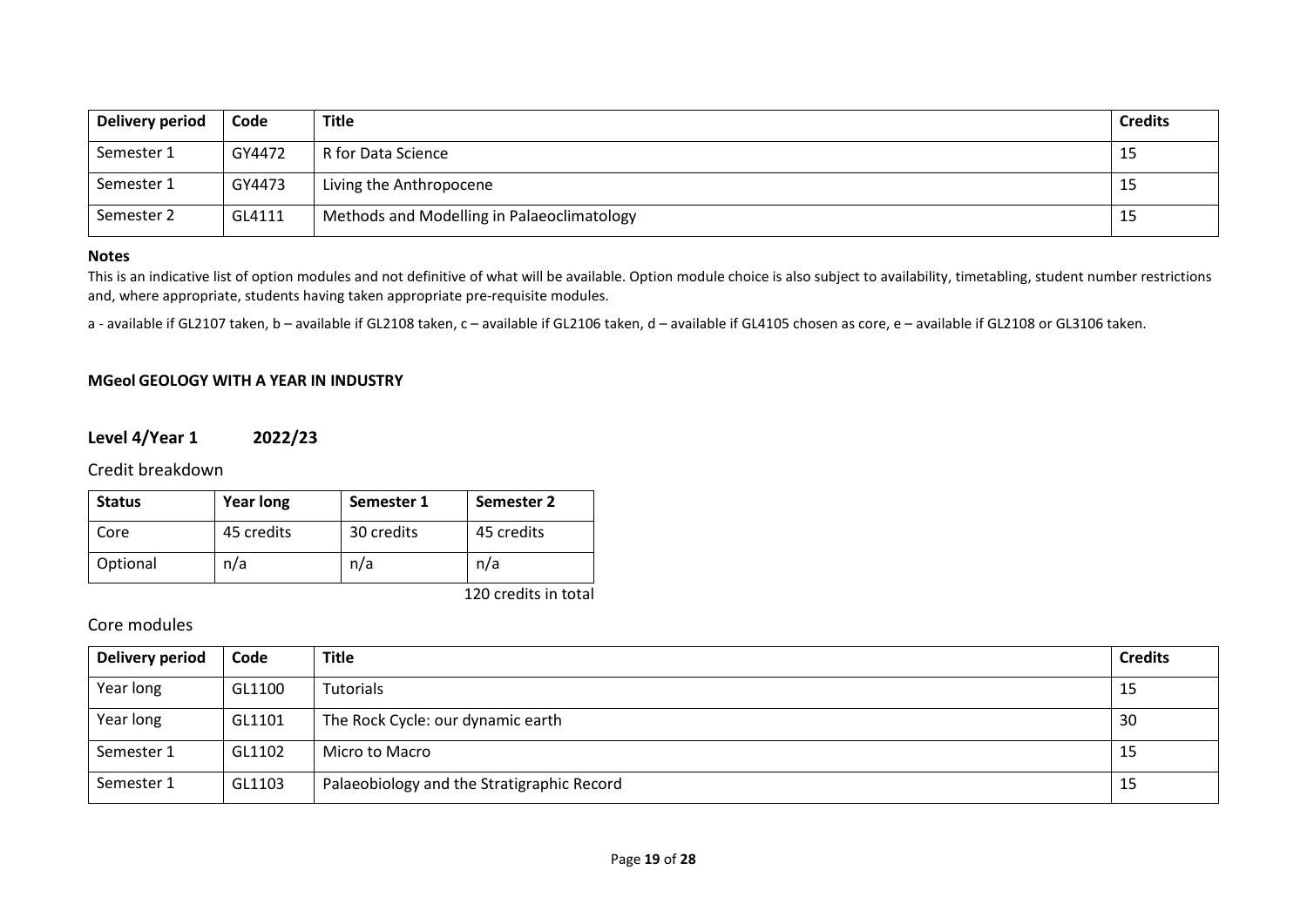| Delivery period | Code   | Title                                             | <b>Credits</b> |
|-----------------|--------|---------------------------------------------------|----------------|
| Semester 2      | GL1104 | Natural Resources and Energy for the 21st Century | -15            |
| Semester 2      | GL1105 | <b>Geological Maps and Structures</b>             | -15            |
| Semester 2      | GL1106 | Introductory Field Course                         | -15            |

# **Level 5/Year 2 2023/24**

Credit breakdown

| <b>Status</b> | <b>Year long</b> | Semester 1 | Semester 2         |
|---------------|------------------|------------|--------------------|
| Core          | 30 credits       | 30 credits | 45 credits         |
| Optional      | 15 credits       | 15 credits | Choose an<br>item. |

120 credits in total

(Optional modules for Year Long and Sem1 - choose 15 credits from one or the other not both – so total will be 120)

| Delivery period | Code   | <b>Title</b>                                          | <b>Credits</b> |
|-----------------|--------|-------------------------------------------------------|----------------|
| Year long       | GL2100 | <b>Geological Field Skills</b>                        | 30             |
| Semester 1      | GL2103 | <b>Magmatic and Metamorphic Processes</b>             | 15             |
| Semester 1      | GY2420 | Climate Change: Impacts, Vulnerability and Adaptation | 15             |
| Semester 2      | GL2101 | Introduction to Geochemistry                          | 15             |
| Semester 2      | GL2102 | <b>Structure and Tectonics</b>                        | -15            |
| Semester 2      | GL2105 | Depositional Processes and Environments               | 15             |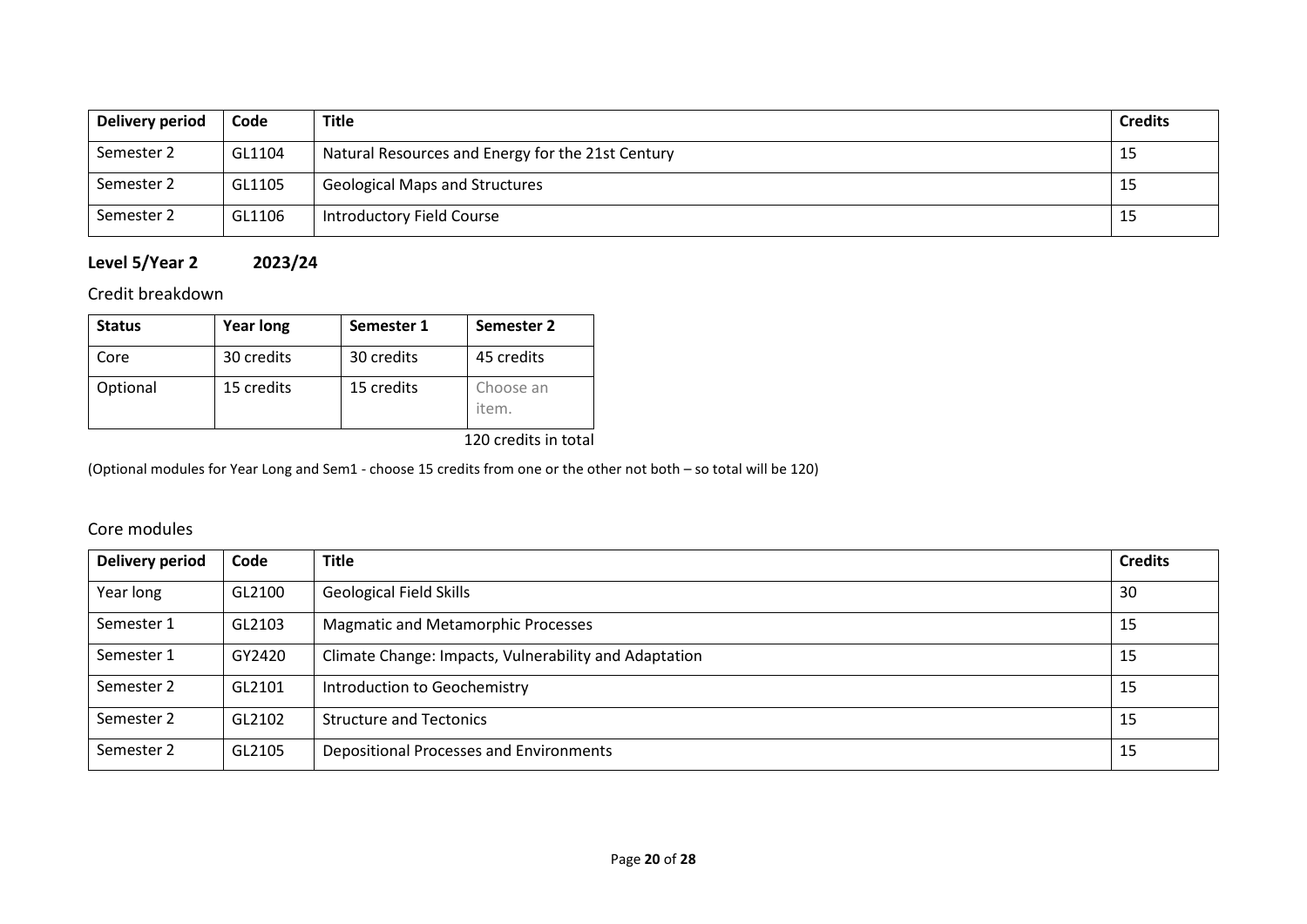#### Option modules

| Delivery period | Code    | <b>Title</b>                            | <b>Credits</b> |
|-----------------|---------|-----------------------------------------|----------------|
| Year long       | GL2108  | Principles of Geophysics                | 15             |
| Semester 1      | GL2106  | Mineral Resources for net-zero Carbon 1 | 15             |
| Semester 1      | GL2107  | Major Events in the History of Life     | 15             |
| Semester 1      | ADGL221 | Placement Preparation 1                 | 0              |
| Semester 2      | ADGL222 | Placement Preparation 2                 | U              |

#### **THIRD YEAR**

Students who gain an industry placement will be assessed as per the standard model for undergraduate placements in the College of Science and Engineering. The marks from this year will not be included in the final degree assessment.

| Year long | ADGL223 | On Placement |
|-----------|---------|--------------|
|-----------|---------|--------------|

#### **Notes**

This is an indicative list of option modules and not definitive of what will be available. Option module choice is also subject to availability, timetabling, student number restrictions and, where appropriate, students having taken appropriate pre-requisite modules.

#### **Level 6/Year 3 2025/26**

### Credit breakdown

| <b>Status</b> | <b>Year long</b> | Semester 1 | Semester 2 |
|---------------|------------------|------------|------------|
| Core          | n/a              | 30 credits | 15 credits |
| Optional      | n/a              | 30 credits | 45 credits |

120 credits in total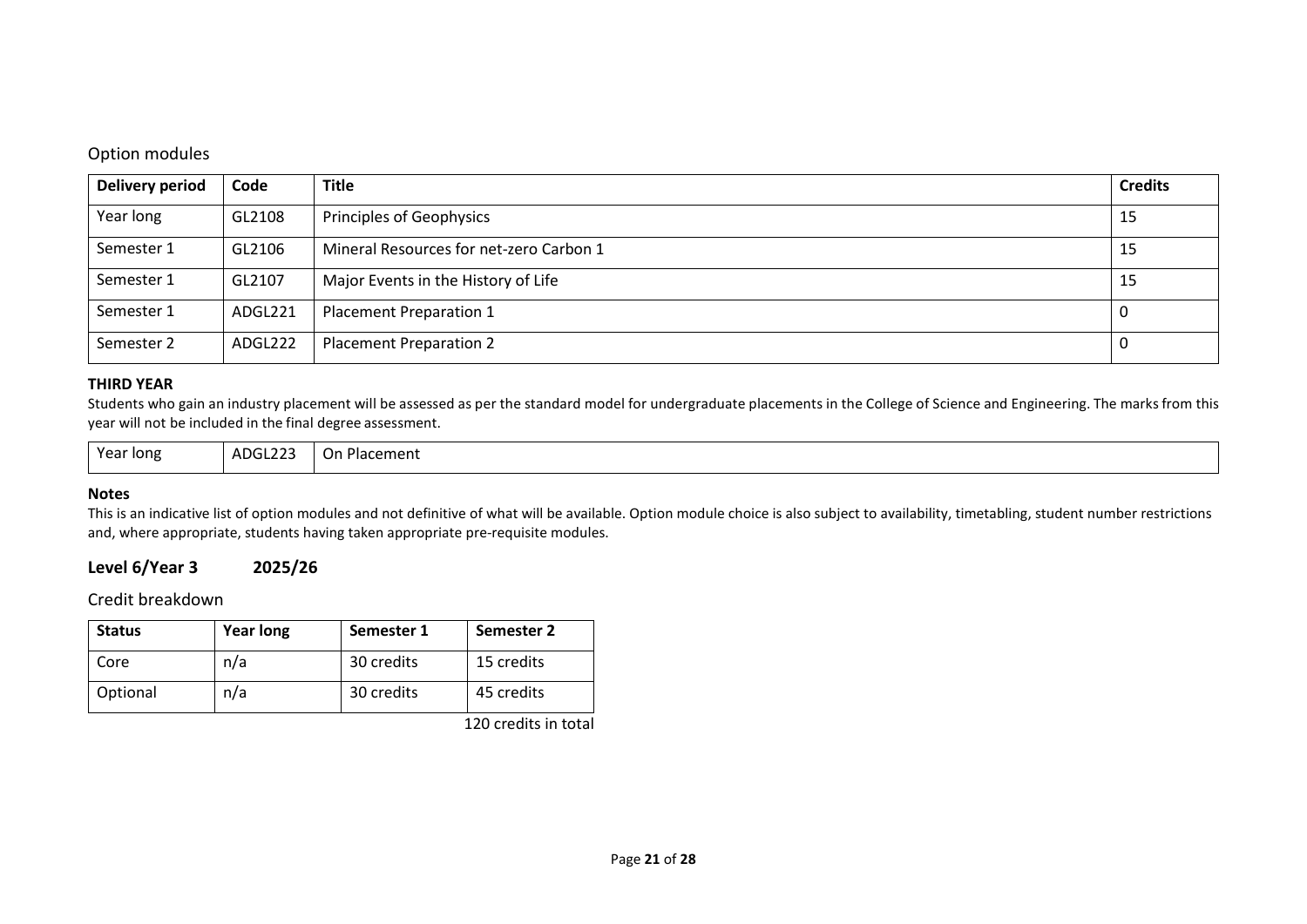# Core modules

| Delivery period | Code   | <b>Title</b>               | <b>Credits</b> |
|-----------------|--------|----------------------------|----------------|
| Semester 1      | GL3100 | <b>Field Based Project</b> | 30             |
| Semester 2      | GL3101 | Dissertation               | 15             |

# Optional modules

| Delivery period | Code                | <b>Title</b>                                                | <b>Credits</b> |
|-----------------|---------------------|-------------------------------------------------------------|----------------|
| Semester 1      | GL3102              | <b>Environmental Geoscience</b>                             | 15             |
| Semester 1      | GL3111 <sup>a</sup> | Diversity and Evolution of Vertebrates                      | 15             |
| Semester 1      | GL3112 <sup>b</sup> | <b>Geophysical Data Analysis</b>                            | 15             |
| Semester 1      | GL3118              | <b>Crustal Dynamics</b>                                     | 15             |
| Semester 1      | GY3435              | Water Quality Processes and Management                      | 15             |
| Semester 2      | GL3105              | Earth Science in Education                                  | 15             |
| Semester 2      | GL3106              | <b>Planetary Science</b>                                    | 15             |
|                 |                     |                                                             |                |
| Semester 2      | GL3108              | <b>Geological Application of Microfossils</b>               | 15             |
| Semester 2      | GL3109              | Mineral Exploration, Economics and Sustainability           | 15             |
| Semester 2      | GL3110 <sup>c</sup> | Mineral Resources for net-zero Carbon 2                     | 15             |
| Semester 2      | GY3434              | Stable Isotopes in the Environment                          | 15             |
| Semester 2      | GY3438              | <b>River Dynamics</b>                                       | 15             |
| Semester 2      | GL3113 <sup>c</sup> | The Mining Lifecycle (Field course, Cornwall)               | 15             |
| Semester 2      | GL3114 <sup>a</sup> | Basin Evolution and Palaeoenvironments Field Course - Wales | 15             |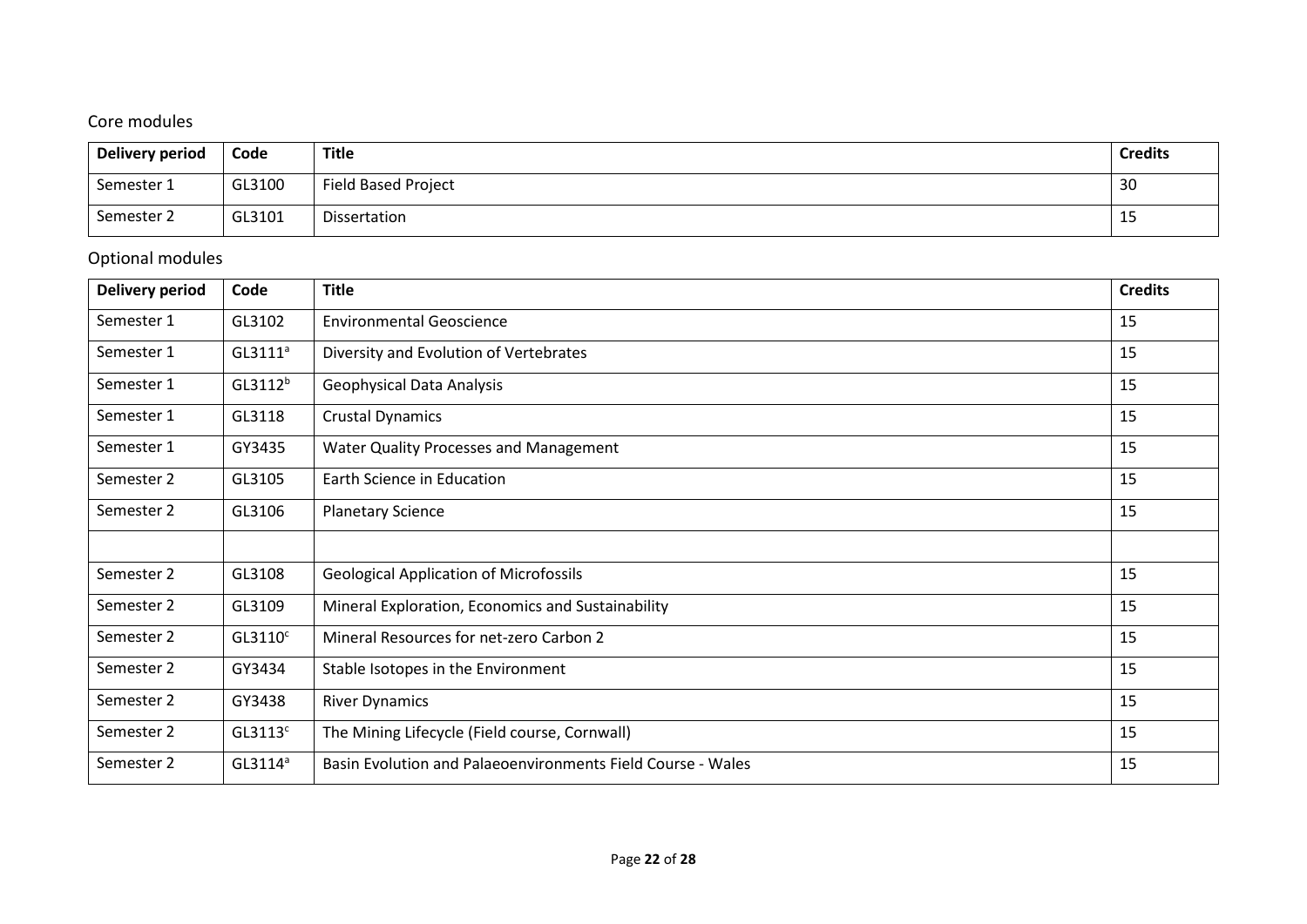| Delivery period | Code       | <b>Title</b>                           | <b>Credits</b> |
|-----------------|------------|----------------------------------------|----------------|
| Semester 2      | $GL3115^b$ | Archaeological Geophysics Field Course | 15             |
| Semester 2      | GL3116     | Physical Volcanology - Tenerife        | 15             |

#### **Notes**

a - available if GL2107 taken, b - available if GL2108 taken, c - available if GL2106 taken, d - available if GL4105 chosen as core, e - available if GL2108 or GL3106 taken.

This is an indicative list of option modules and not definitive of what will be available. Option module choice is also subject to availability, timetabling, student number restrictions and, where appropriate, students having taken appropriate pre-requisite modules.

#### **Level 7/Year 4 2026/27**

#### Credit breakdown

| <b>Status</b> | <b>Year long</b> | Semester 1 | Semester 2                                                                                                                                                                                                                                                                                                                                                         |
|---------------|------------------|------------|--------------------------------------------------------------------------------------------------------------------------------------------------------------------------------------------------------------------------------------------------------------------------------------------------------------------------------------------------------------------|
| Core          | 75 credits       | 15 credits | n/a                                                                                                                                                                                                                                                                                                                                                                |
| Optional      | n/a              | 15 credits | 15 credits                                                                                                                                                                                                                                                                                                                                                         |
|               |                  |            | $\overline{100}$ $\overline{111}$ $\overline{111}$ $\overline{11}$ $\overline{11}$ $\overline{11}$ $\overline{11}$ $\overline{11}$ $\overline{11}$ $\overline{11}$ $\overline{11}$ $\overline{11}$ $\overline{11}$ $\overline{11}$ $\overline{11}$ $\overline{11}$ $\overline{11}$ $\overline{11}$ $\overline{11}$ $\overline{11}$ $\overline{11}$ $\overline{11}$ |

120 credits in total

(Core modules in Sem1 - choose 15 credits– so total will be 120)

| Delivery period     | Code   | <b>Title</b>                                  | <b>Credits</b> |
|---------------------|--------|-----------------------------------------------|----------------|
| Year long           | GL4100 | <b>Hot Topics</b>                             | 15             |
| Year long           | GL4101 | Research Project (Geology)                    | 60             |
| Must choose either: |        |                                               |                |
| Semester 1          | GL4105 | <b>Advanced Field Course</b>                  | 15             |
| Semester 1          | GL4106 | Anthropogenic impact on the urban environment | 15             |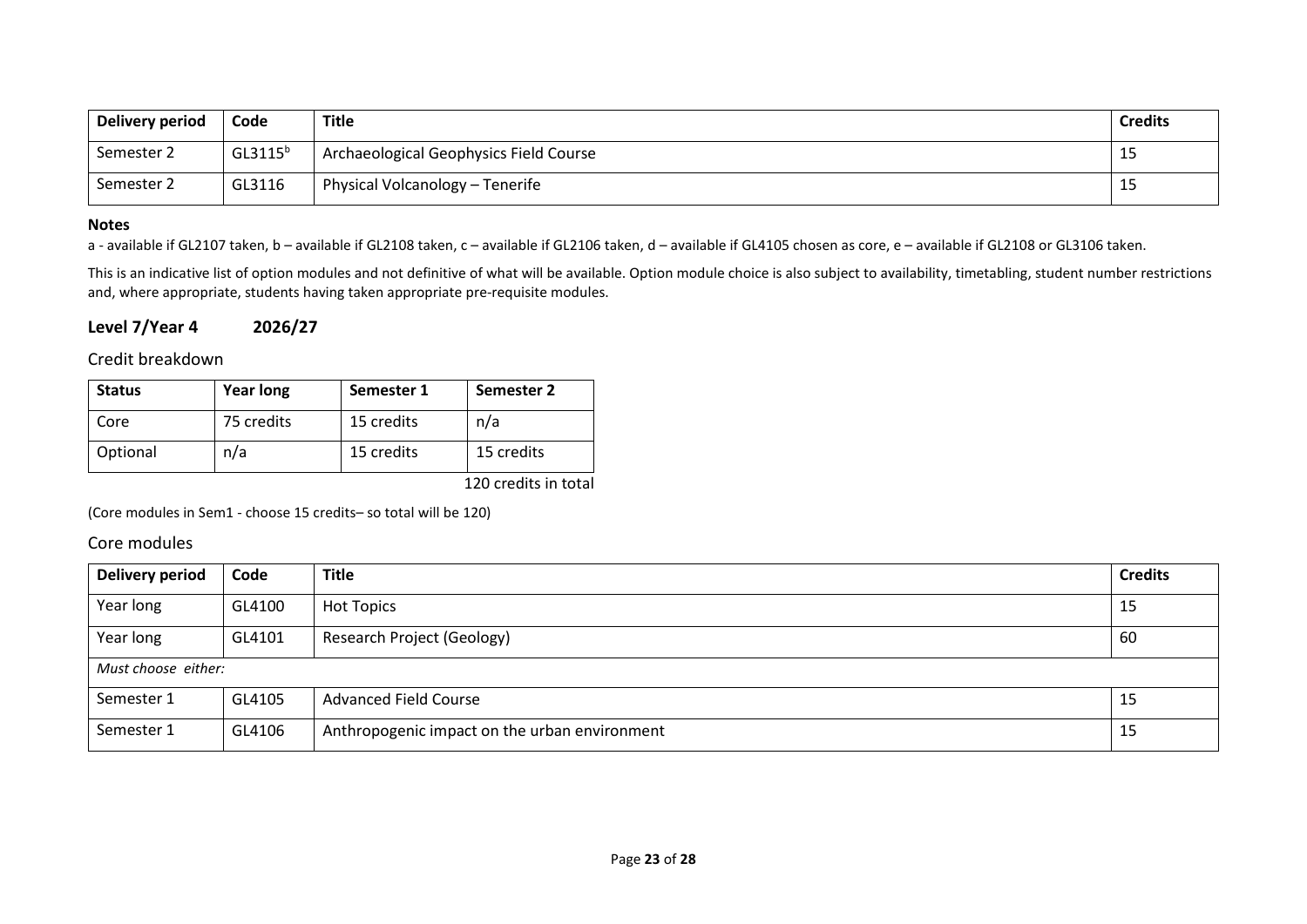### Option modules

| <b>Delivery period</b> | Code                | <b>Title</b>                                  | <b>Credits</b> |
|------------------------|---------------------|-----------------------------------------------|----------------|
| Semester 1             | GL4106 <sup>d</sup> | Anthropogenic impact on the urban environment | 15             |
| Semester 1             | GL4107 <sup>c</sup> | Ore Genesis                                   | 15             |
| Semester 1             | GL4108 <sup>a</sup> | <b>Evolutionary Palaeobiology</b>             | 15             |
| Semester 1             | GL4110              | Igneous Petrogenesis                          | 15             |
| Semester 1             | GY4471              | <b>Fundamentals of GIS</b>                    | 15             |
| Semester 1             | GY4472              | R for Data Science                            | 15             |
| Semester 1             | GY4473              | Living the Anthropocene                       | 15             |
| Semester 2             | GL4111              | Methods and Modelling in Palaeoclimatology    | 15             |

#### **Notes**

This is an indicative list of option modules and not definitive of what will be available. Option module choice is also subject to availability, timetabling, student number restrictions and, where appropriate, students having taken appropriate pre-requisite modules.

a - available if GL2107 taken, b - available if GL2108 taken, c - available if GL2106 taken, d - available if GL4105 chosen as core, e - available if GL2108 or GL3106 taken.

#### **MGeol GEOLOGY WITH A YEAR ABROAD**

### **Level 4/Year 1 2022/23**

Credit breakdown

| <b>Status</b> | <b>Year long</b> | Semester 1 | Semester 2 |
|---------------|------------------|------------|------------|
| Core          | 45 credits       | 30 credits | 45 credits |
| Optional      | n/a              | n/a        | n/a        |

120 credits in total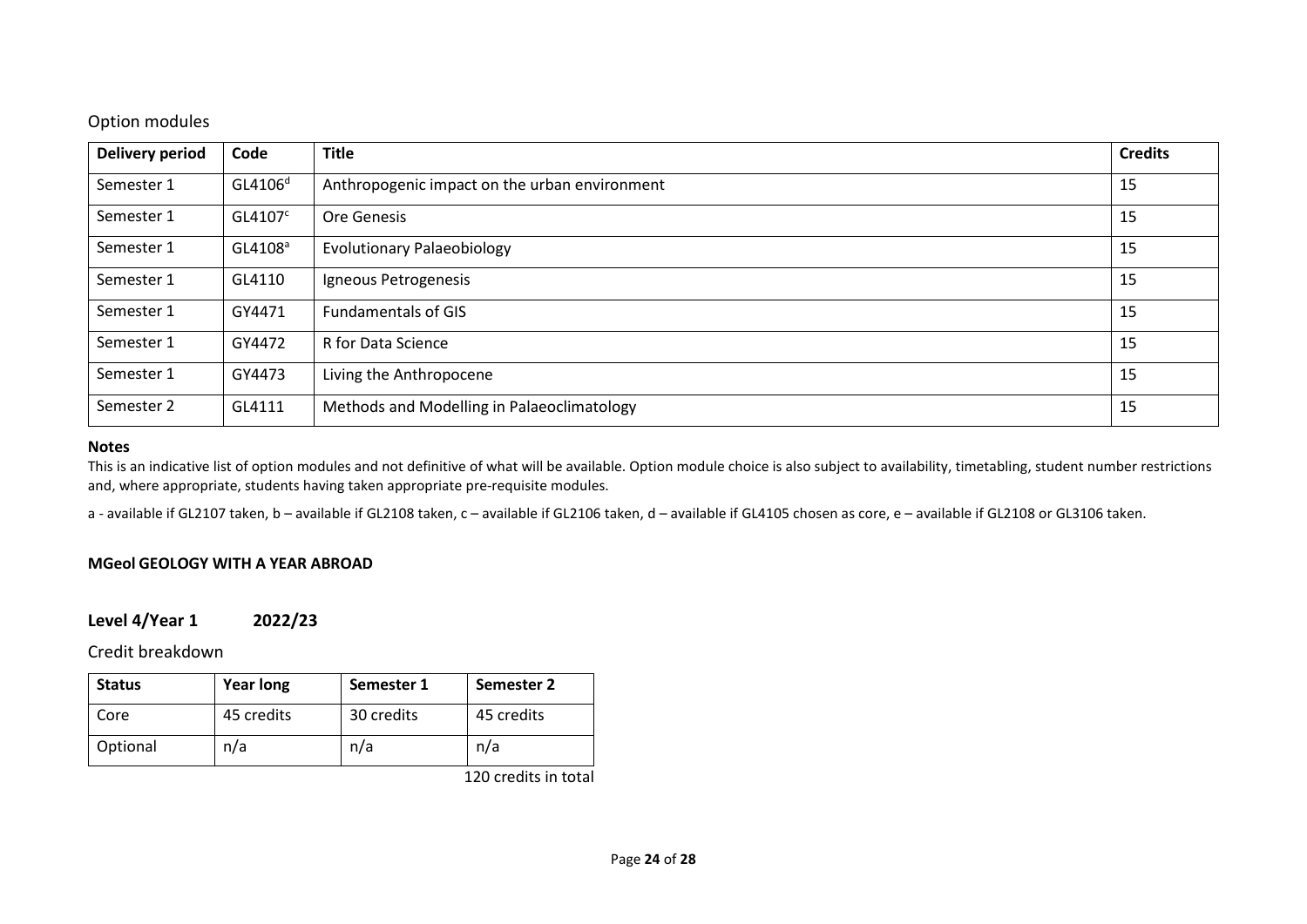# Core modules

| <b>Delivery period</b> | Code   | <b>Title</b>                                      | <b>Credits</b> |
|------------------------|--------|---------------------------------------------------|----------------|
| Year long              | GL1100 | Tutorials                                         | 15             |
| Year long              | GL1101 | The Rock Cycle: our dynamic earth                 | 30             |
| Semester 1             | GL1102 | Micro to Macro                                    | 15             |
| Semester 1             | GL1103 | Palaeobiology and the Stratigraphic Record        | 15             |
| Semester 2             | GL1104 | Natural Resources and Energy for the 21st Century | 15             |
| Semester 2             | GL1105 | <b>Geological Maps and Structures</b>             | 15             |
| Semester 2             | GL1106 | <b>Introductory Field Course</b>                  | 15             |

# **Level 5/Year 2 2023/24**

## Credit breakdown

| <b>Status</b> | <b>Year long</b> | Semester 1 | Semester 2         |
|---------------|------------------|------------|--------------------|
| Core          | 30 credits       | 30 credits | 45 credits         |
| Optional      | 15 credits       | 15 credits | Choose an<br>item. |

120 credits in total

(Optional modules for Year Long and Sem1 - choose 15 credits from one or the other not both – so total will be 120)

| Delivery period | Code   | <b>Title</b>                                          | <b>Credits</b> |
|-----------------|--------|-------------------------------------------------------|----------------|
| Year long       | GL2100 | <b>Geological Field Skills</b>                        | -30            |
| Semester 1      | GL2103 | <b>Magmatic and Metamorphic Processes</b>             | -15            |
| Semester 1      | GY2420 | Climate Change: Impacts, Vulnerability and Adaptation | -15            |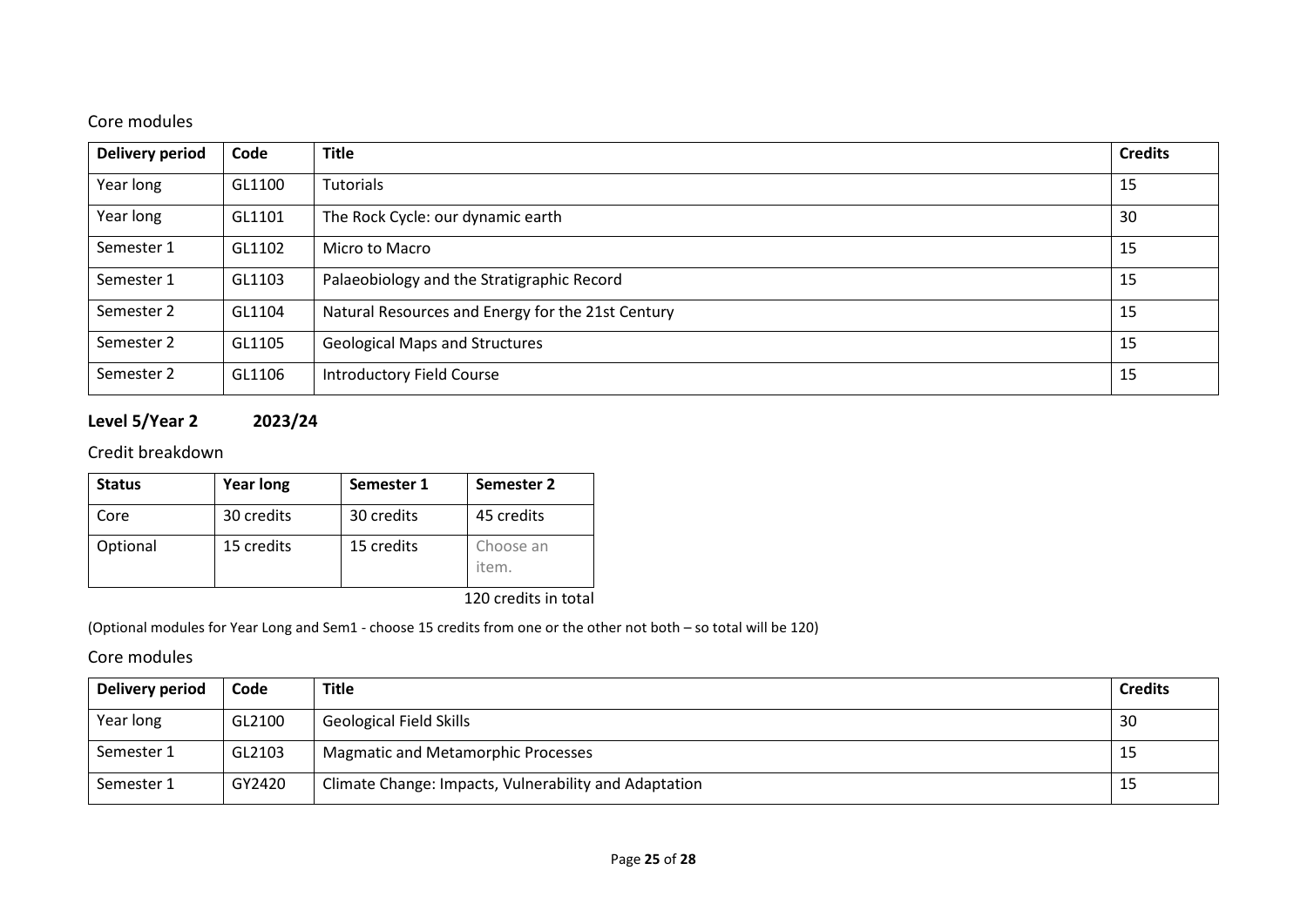| Delivery period | Code   | <b>Title</b>                            | <b>Credits</b> |
|-----------------|--------|-----------------------------------------|----------------|
| Semester 2      | GL2101 | Introduction to Geochemistry            | 15             |
| Semester 2      | GL2102 | <b>Structure and Tectonics</b>          | 15             |
| Semester 2      | GL2105 | Depositional Processes and Environments | 15             |

#### Option modules

| Delivery period | Code   | <b>Title</b>                            | <b>Credits</b> |
|-----------------|--------|-----------------------------------------|----------------|
| Year long       | GL2108 | Principles of Geophysics                | 15             |
| Semester 1      | GL2106 | Mineral Resources for net-zero Carbon 1 | -15            |
| Semester 1      | GL2107 | Major Events in the History of Life     | 15             |

#### **Notes**

This is an indicative list of option modules and not definitive of what will be available. Option module choice is also subject to availability, timetabling, student number restrictions and, where appropriate, students having taken appropriate pre-requisite modules.

#### **THIRD YEAR MODULES for students going to North America**

#### **Core Modules**

| Code   | <b>Title</b><br>___                                                                 | <b>Credits</b> |
|--------|-------------------------------------------------------------------------------------|----------------|
| GL3056 | PROJECT <i>د</i><br>(YEAR ABROAD)<br><sup>-</sup> FIELD-BASED<br><b>INDEPENDENT</b> | 20             |

The third year will be spent at the University of Arizona and modules taken there will substitute for 100 credits of normal third-year modules of the M.Geol. Geology at Leicester.

#### **THIRD YEAR MODULES for students going to New Zealand**

The third year will be spent at the University of Canterbury, Christchurch, New Zealand and modules taken there will substitute for 120 credits of normal third-year modules of the M.Geol. Geology at Leicester.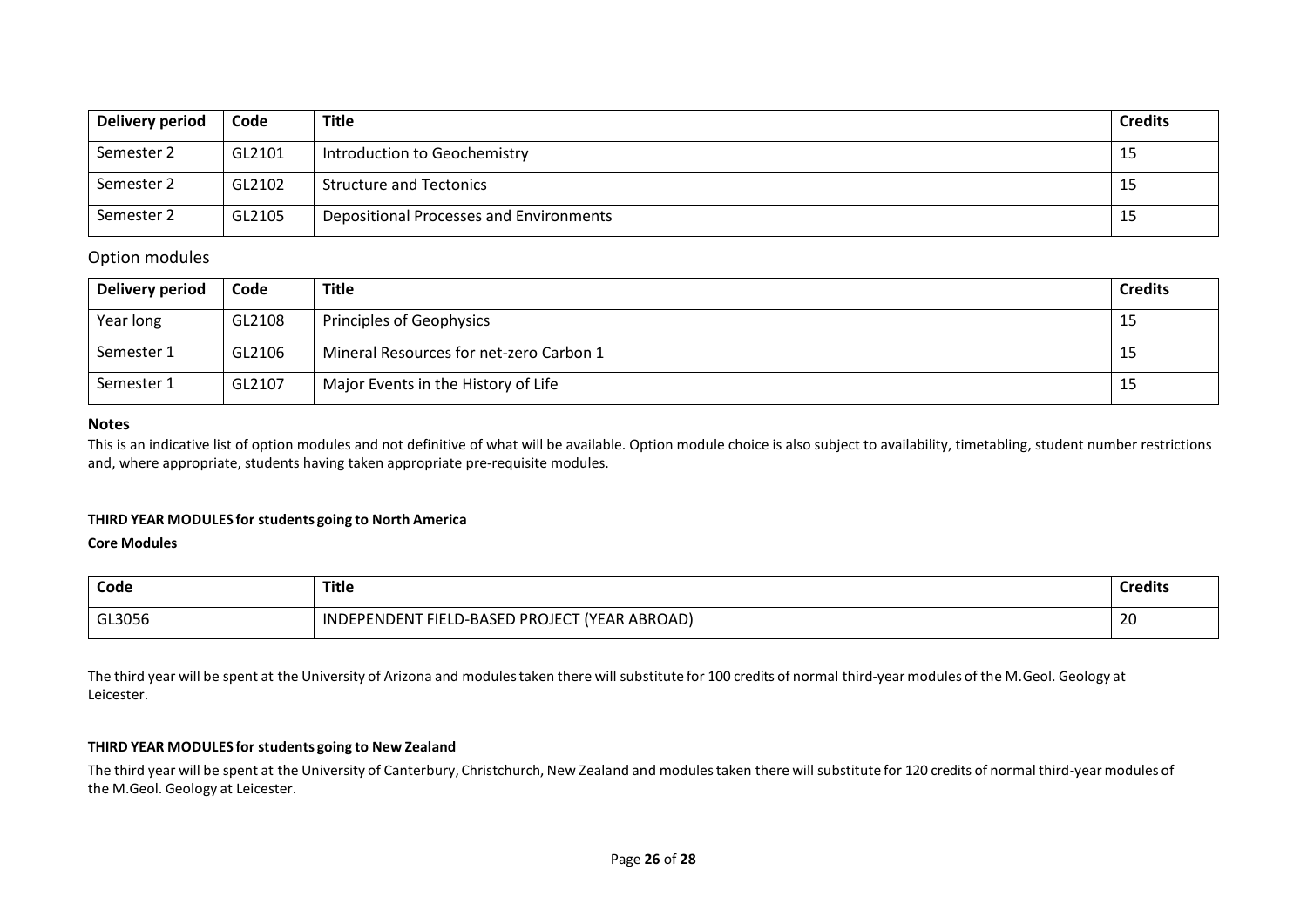# **Level 7/Year 4 2025/26**

Credit breakdown

| <b>Status</b> | <b>Year long</b> | Semester 1 | Semester 2 |
|---------------|------------------|------------|------------|
| Core          | 75 credits       | 15 credits | n/a        |
| Optional      | n/a              | 15 credits | 15 credits |

120 credits in total

(Core modules in Sem1 - choose 15 credits– so total will be 120)

### Core modules

| Delivery period     | Code   | <b>Title</b>                                  | <b>Credits</b> |
|---------------------|--------|-----------------------------------------------|----------------|
| Year long           | GL4100 | <b>Hot Topics</b>                             | 15             |
| Year long           | GL4101 | <b>Research Project (Geology)</b>             | 60             |
| Must choose either: |        |                                               |                |
| Semester 1          | GL4105 | <b>Advanced Field Course</b>                  | 15             |
| Semester 1          | GL4106 | Anthropogenic impact on the urban environment | 15             |

## Option modules

| <b>Delivery period</b> | Code                | <b>Title</b>                                  | <b>Credits</b> |
|------------------------|---------------------|-----------------------------------------------|----------------|
| Semester 1             | GL4106 <sup>d</sup> | Anthropogenic impact on the urban environment | 15             |
| Semester 1             | GL4107 <sup>c</sup> | Ore Genesis                                   | 15             |
| Semester 1             | GL4108 <sup>a</sup> | <b>Evolutionary Palaeobiology</b>             | 15             |
| Semester 1             | GL4110              | Igneous Petrogenesis                          | 15             |
| Semester 1             | GY4471              | <b>Fundamentals of GIS</b>                    | 15             |